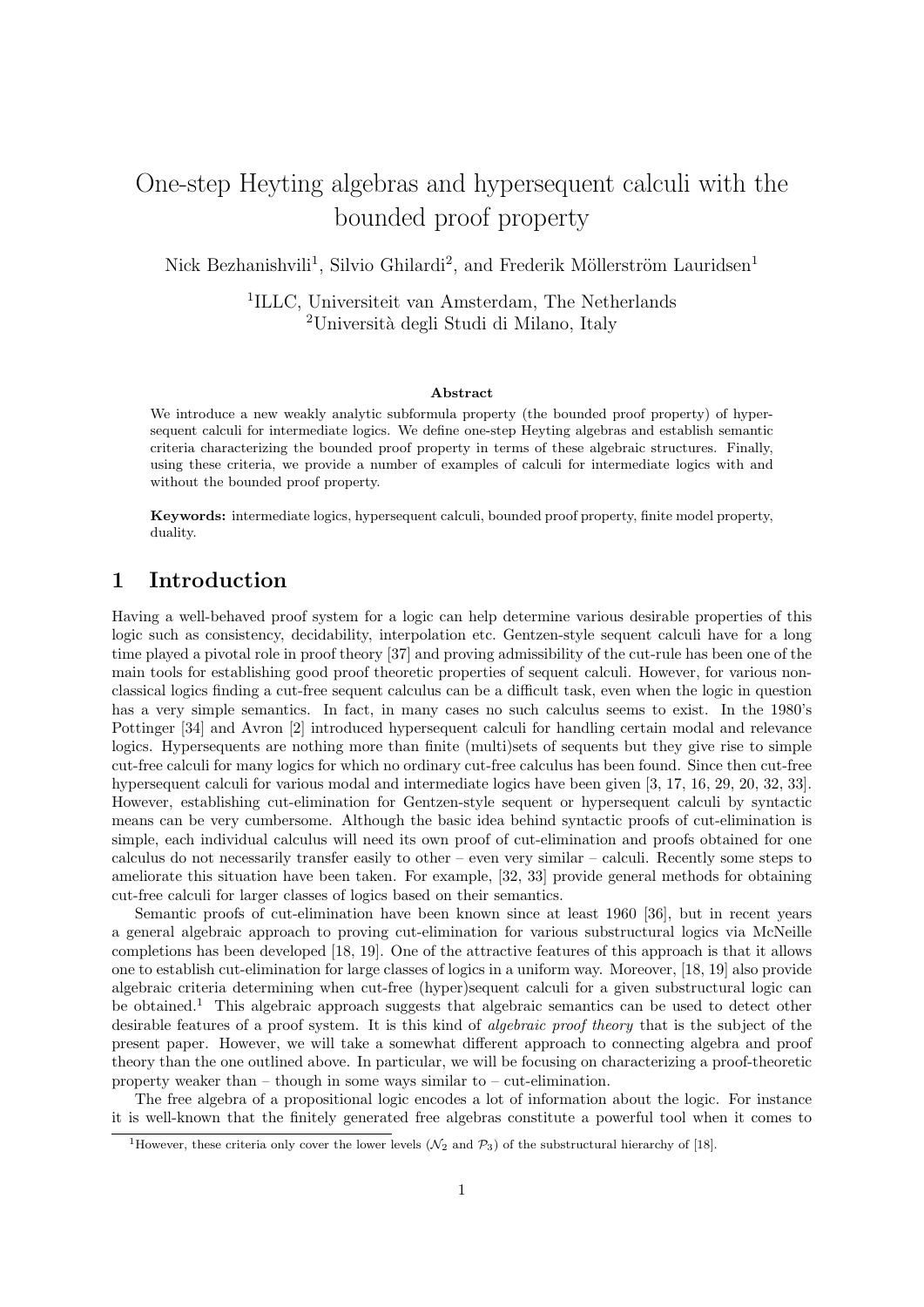establishing meta-theoretical properties for various propositional logics such as interpolation, definability, admissiblity of rules etc. In [24] it was shown how to construct finitely generated free Heyting algebras as (chain) colimits of finite distributive lattices. In [25] a similar construction for for finitely generated free modal algebras was presented; showing how these algebras arise as colimits of finite Boolean algebras.<sup>2</sup> The intuition behind these constructions is that one builds the finitely generated free algebra in stages by freely adding the Heyting implication (or in the case of modal algebras the modal operator) step by step. Lately this construction has received renewed attention in [14, 9] (for Heyting algebras) and in [13, 26, 27, 12] (for modal algebras). Finally, in [22] sufficient criteria are given for this construction to succeed for finitely generated free algebras in an arbitrary variety.

It was realized in [10] that the so-called modal one-step algebras arising as consecutive pairs of algebras in the colimit construction of finitely generates free modal algebras can be used to characterize a certain weak analytic subformula property of proof systems for modal logics. This property – called the bounded proof property – holds in an axiom system Ax if for every finite set of formulas  $\Gamma \cup {\phi}$  of modal depth<sup>3</sup> at most n such that  $\Gamma$  entails  $\phi$  over Ax there exists a derivation in Ax witnessing this in which all the formulas have modal depth at most n. We write  $\Gamma \vdash^n_{Ax} \phi$  if this is the case. With this notation the bounded proof property may be expressed as

$$
\Gamma \vdash_{\text{Ax}} \phi \implies \Gamma \vdash_{\text{Ax}}^{n} \phi.
$$

Even though this is a fairly weak property it does, e.g., bound the search space when searching for proofs and thus it ensures decidability of logics with a finite axiomatization. Furthermore, having this property might serve as an indication of robustness of the axiom system in question. In this way it is like cut-elimination although in general it is much weaker.

In light of the original colimit construction of finitely generated free Heyting algebras it seems natural to ask if one can adapt the work of [10] to the setting of intuitionistic logic and its extensions. That is, we ask if it is possible to formulate the bounded proof property for intuitionistic logic and define a notion of one-step Heyting algebras which can characterize proof systems of intermediate logics with the bounded proof property.

In order to do this one first needs to choose a proof theoretic framework for which to ask this question. In this respect there are two remarks to be made. First of all as any use of modus ponens will evidently make the bounded proof property with respect to implications fail, we will have to consider proof systems different from natural deduction or Hilbert-style proof systems. Therefore, a Gentzen-style sequent calculus might be a better option. In these systems modus ponens is replaced with the cut-rule which for good systems can be eliminated or at least restricted to a well-behaved fragment of the logic in question. Secondly, as mentioned in the beginning of the introduction, ordinary sequent calculi are often ill-suited when it comes to giving well-behaved calculi for concrete intermediate logics, in that they generally do not admit cut-elimination. Therefore, keeping up with the recent trend in proof theory of non-classical logics, we base our approach on hypersequent calculi. This makes our results more general and more importantly allows us to consider more interesting examples of proof systems for intermediate logics. This approach is also in line with [11] where the results of [10] are generalised to the framework of multi-conclusion rule systems for modal logics.

We define a notion of one-step Heyting algebras and develop a theory of these algebras parallel to the theory of one-step modal algebras [10]. We show that just as in the modal case the bounded proof property for intuitionistic hypersequent calculi can be characterised algebraically using one-step Heyting algebras. We also develop a notion of intuitionistic one-step frames dual to that of one-step Heyting algebras. Finally, we test the obtained criterion of the bounded proof property on a number of examples of hypersequent calculi for intermediate logics. In particular, we show that every stable intermediate logic [4, 7] has the bounded proof property. This class contains all the logics in the class  $\mathcal{P}_3$  of the substructural hierarchy of [18].

The paper is organized as follows. In Section 2 we recall hypersequent calculi for intermediate logics, and define when such calculi admit the bounded proof property. In Section 3 we introduce one-step Heyting algebras and one-step intuitionistic frames and in Section 4 we prove a semantic characterization

<sup>2</sup>The basic idea of constructing finitely generated free modal algebras in an incremental way is in some sense already present in [23] and [1]. Note that [1] is based on a talk given at the BCTCS in 1988.

<sup>&</sup>lt;sup>3</sup>Recall that the modal depth of a formula  $\phi$  is the maximal number of nestings of modalities occurring in  $\phi$ .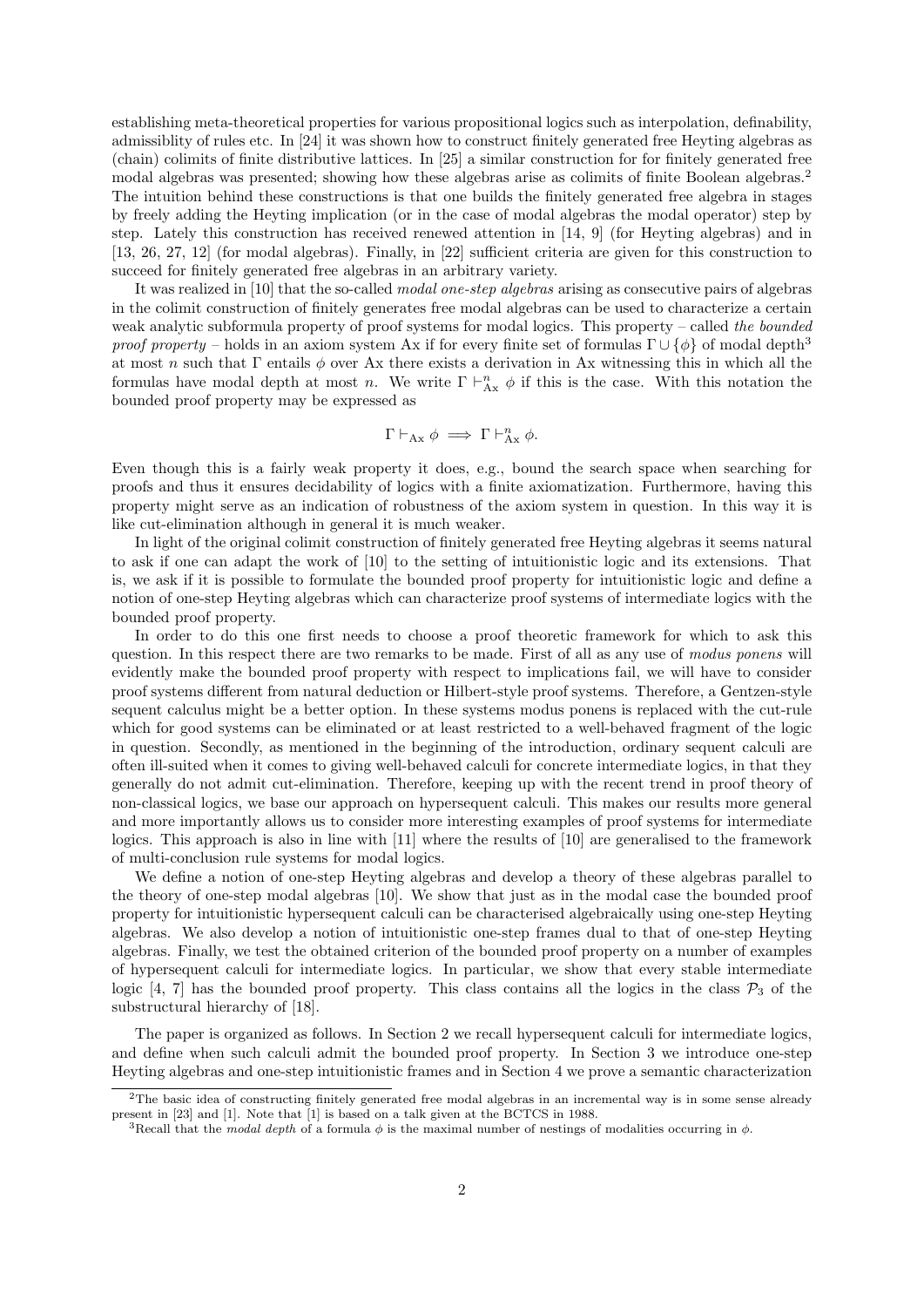of the bounded proof property in terms of these algebras and frames. Finally, Section 5 discusses a number of examples of intermediate logics with and without the bounded proof property.

## 2 Hypersequent calculi and universal classes of Heyting algebras

Let Prop be a set of propositional variables and let  $Form(Prop)$  denote the set of formulas determined by the following grammar:

$$
\phi ::= \bot \mid p \mid \phi \land \phi \mid \phi \lor \phi \mid \phi \to \phi,
$$

 $p \in$  Prop.

We then define the *implicational degree*  $d(\phi)$  of a formula  $\phi$  by the following recursion:  $d(\bot) = 0$  and  $d(p) = 0$  for all  $p \in$  Prop. Moreover,

$$
d(\phi \wedge \psi) = d(\phi \vee \psi) = \max\{d(\phi), d(\psi)\} \text{ and } d(\phi \rightarrow \psi) = \max\{d(\phi), d(\psi)\} + 1.
$$

For  $n \in \omega$  we let  $Form_n$  (Prop) denote the subset of  $Form$  (Prop) consisting of formulas of implicational degree at most n. A crucial fact is that if Prop is a finite then  $Form_n(Prop)$  will be finite (up to provable equivalence) for all  $n \in \omega$ .

A sequent is a pair of finite (possible empty) multisets of formulas written as  $\Gamma \Rightarrow \Delta$  and a hypersequent is a finite multiset of hypersequents written as

$$
\Gamma_1 \Rightarrow \Delta_1 \mid \ldots \mid \Gamma_n \Rightarrow \Delta_n.
$$

The sequents  $\Gamma_k \Rightarrow \Delta_k$  are called the *components* of the hypersequent.

We will let lower case letters  $s, s_0, s_1, \ldots$  denote sequents while upper case letter  $G, H, S, S_0, S_1, \ldots$ will denote hypersequents. Note that the notion of implicational degree extends to sequents and hypersequents as follows:

$$
d(\Gamma \Rightarrow \Delta) = \max\{d(\phi) \colon \phi \in \Gamma \cup \Delta\} \quad \text{and} \quad d(s_1 \mid \dots \mid s_n) = \max\{d(s_k) \colon k \leq n\}.
$$

We say that a Heyting algebra  $\mathfrak A$  validates a sequent  $\Gamma \Rightarrow \Delta$  under a valuation v, written  $(\mathfrak A, v) \models \Gamma \Rightarrow \Delta$ , if  $v(\Lambda \Gamma) \leq v(\Lambda \Delta)$ , and we say that  $\mathfrak A$  validates a hypersequent  $\Gamma_1 \Rightarrow \Delta_1 \mid \ldots \mid \Gamma_n \Rightarrow \Delta_n$  under a valuation v, if  $(\mathfrak{A}, v) \models \Gamma_k \Rightarrow \Delta_k$  for some  $1 \leq k \leq n$ . Finally, we say that  $\mathfrak{A}$  validates a sequent (or hypersequent) if it validates it under all valuations.

#### 2.1 Hypersequent proofs and hypersequent calculi

A hypersequent rule is a pair consisting of a finite set of hypersequent  $\{S_1, \ldots, S_n\}$ , called the premises, and a single hypersequent S, called the conclusion. We write hypersequent rules as

$$
\frac{S_1 \dots S_m}{S} (r)
$$

Given a Heyting algebra  $\mathfrak A$  and a hypersequent rule  $(r)$  we say that  $\mathfrak A$  validates  $(r)$  if for each valuation v on  $\mathfrak A$  we have that the conclusion S is valid under v if all the premisses  $S_j$  are valid under v.

**Definition 2.1.** Let  $\{S, S_1, \ldots, S_n\}$  be a set of hypersequents and let

$$
\frac{S_1' \dots S_n'}{S'}\left(r\right)
$$

be a hypersequent rule. We say that a hypersequent S is *obtained from*  $S_1, \ldots, S_n$  by an application of the rule (r), if there exists a substitution  $\sigma$  and a hypersequent G such that S is of the kind  $G \mid S' \sigma$  and  $S_i$  is of the kind  $G \mid S'_i \sigma$  for  $i \in \{1, \ldots, n\}$ .<sup>4</sup>

<sup>&</sup>lt;sup>4</sup>Due to the presence of the external weakening rule (ew) (see Definition 2.2 below), this is the same as saying that  $S_i$ is of the kind  $G_i | S'_i \sigma$  and that S is of the kind  $\tilde{G} | S' \sigma$  for some  $G \supseteq \bigcup_{i=1}^n G_i$ .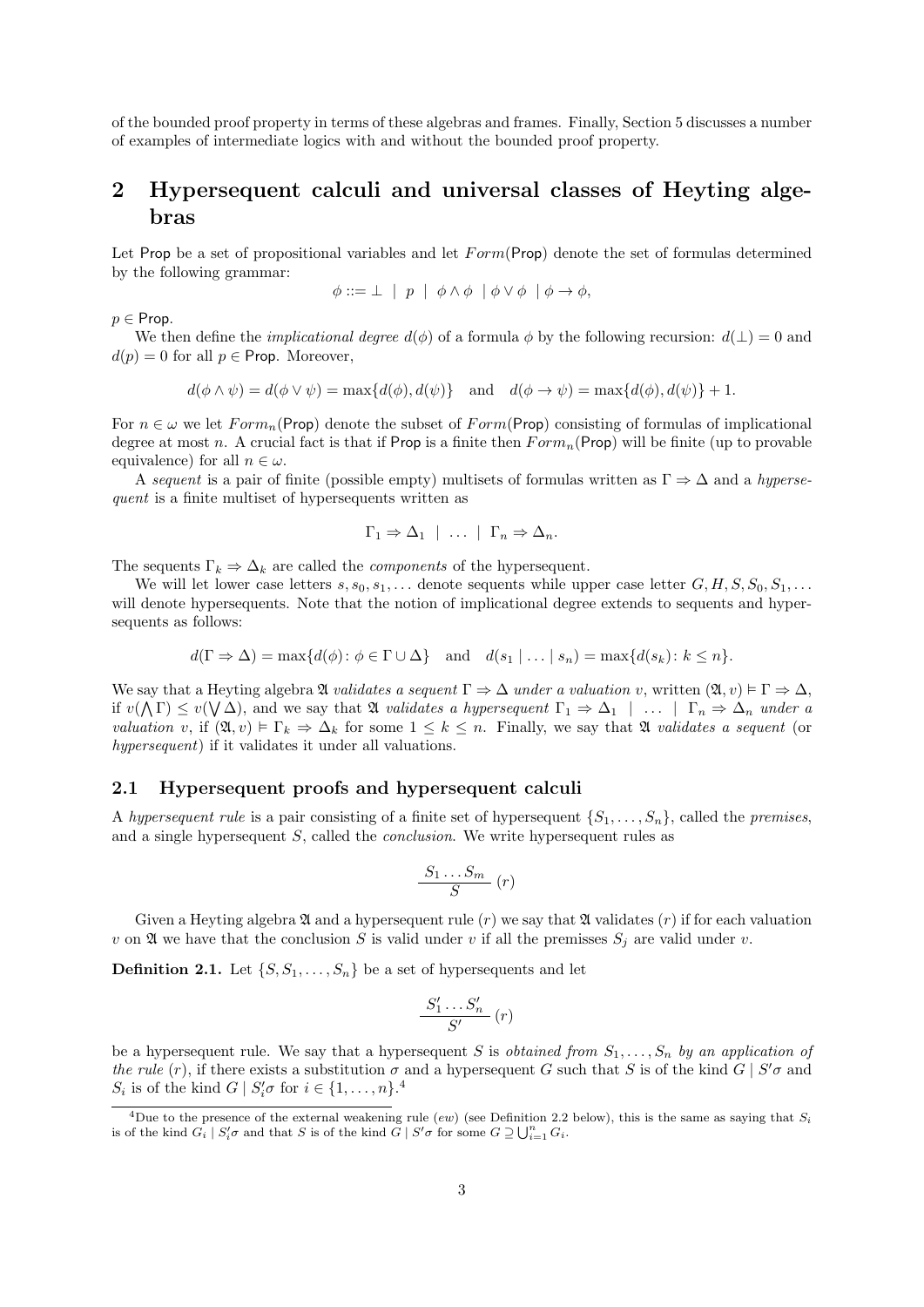In this way uniform substitution and external weakening are taken into account in the definition of rule application.

We here present the rules for the multi-succedent sequent hypersequent calculus for **IPC**.

**Definition 2.2** ([20]). The calculus  $HJL'$  consists of the following rule schemas. Thus in the following  $\phi$  and  $\psi$  range over formulas,  $\Gamma$  and  $\Delta$  over finite multisets of formulas and G over hypersequents. This means that each rule schema represents infinitely many rules.

Axioms:

$$
\overline{G \mid \phi \Rightarrow \phi} \text{ (init)} \quad \overline{G \mid \bot \Rightarrow} \text{ (l\bot)}
$$

External structural rules:

$$
\frac{G | \Gamma \Rightarrow \Delta | \Gamma \Rightarrow \Delta}{G | \Gamma \Rightarrow \Delta} (ec) \frac{G}{G | \Gamma \Rightarrow \Delta} (ew)
$$

Internal structural rules:

$$
\frac{G \mid \Gamma \Rightarrow \phi, \phi, \Delta}{G \mid \Gamma \Rightarrow \phi, \Delta} \text{ (ric)} \qquad \frac{G \mid \Gamma, \phi, \phi \Rightarrow \Delta}{G \mid \Gamma, \phi \Rightarrow \Delta} \text{ (lic)}
$$
\n
$$
\frac{G \mid \Gamma \Rightarrow \Delta}{G \mid \Gamma, \phi \Rightarrow \Delta} \text{ (liv)} \qquad \frac{G \mid \Gamma \Rightarrow \Delta}{G \mid \Gamma \Rightarrow \phi, \Delta} \text{ (riw)}
$$

Logical rules:

$$
\frac{G \mid \Gamma \Rightarrow \phi, \Delta \qquad G \mid \Gamma, \psi \Rightarrow \Delta}{G \mid \Gamma, \phi \rightarrow \psi \Rightarrow \Delta} (l \rightarrow) \qquad \frac{G \mid \Gamma, \phi \Rightarrow \psi}{G \mid \Gamma \Rightarrow \phi \rightarrow \psi} (r \rightarrow)
$$
\n
$$
\frac{G \mid \Gamma, \phi, \psi \Rightarrow \Delta}{G \mid \Gamma, \phi \land \psi \Rightarrow \Delta} (l \land) \qquad \frac{G \mid \Gamma \Rightarrow \phi, \Delta}{G \mid \Gamma \Rightarrow \phi \land \psi, \Delta} (r \land)
$$
\n
$$
\frac{G \mid \Gamma, \phi \Rightarrow \Delta}{G \mid \Gamma, \phi \rightarrow \phi \Rightarrow \Delta} (l \land) \qquad \frac{G \mid \Gamma \Rightarrow \phi, \Delta}{G \mid \Gamma \Rightarrow \phi \land \psi, \Delta} (r \land)
$$
\n
$$
\frac{G \mid \Gamma, \phi \Rightarrow \Delta}{G \mid \Gamma, \phi \lor \psi \Rightarrow \Delta} (l \lor) \qquad \frac{G \mid \Gamma \Rightarrow \phi, \psi, \Delta}{G \mid \Gamma \Rightarrow \phi \lor \psi, \Delta} (r \lor)
$$

The cut rule:

$$
\frac{G \mid \Gamma \Rightarrow \phi, \Delta \qquad G' \mid \phi, \Sigma \Rightarrow \Pi}{G \mid G' \mid \Gamma, \Sigma \Rightarrow \Pi, \Delta} (cut)
$$

As we will only be interested in calculi for intermediate logics we shall understand by a *hypersequent* calculus any collection of hypersequent rules extending a hypersequent calculus for IPC, e.g., the multisuccedent calculus presented above. This means that rules such as external contraction and the cut-rule belong to every hypersequent calculus even though they may not be eliminable.

If  $\mathscr{S} \cup {\{S\}}$  is a set of hypersequents and HC is a hypersequent calculus we say that S is *derivable* (or provable) from  $\mathscr S$  over HC, written  $\mathscr S \vdash_{\mathrm{HC}} S$ , if there exists a finite sequence of hypersequents  $S_1, \ldots, S_n$  such that  $S_n$  is the hypersequent S and for all  $1 \leq k < n$  either  $S_k$  belongs to  $\mathscr{S}_k$  or  $S_k$  is obtained by applying a rule from HC to some subset of  $\{S_1, \ldots, S_{k-1}\}.$ 

Note that it is not allowed to apply substitutions to hypersequents in  $\mathscr{S}$ . Thus  $\vdash_{HC}$  denotes the global consequence relation, in the sense that the members of  $\mathscr S$  will be taken as axioms, i.e. leaves in a derivation tree.

**Definition 2.3.** A hypersequent rule  $(S_1, \ldots, S_n)/S$  is *derivable* in a hypersequent calculi HC if

$$
\{S_1,\ldots,S_n\}\vdash_{\mathrm{HC}} S.
$$

Two hypersequent calculi HC and  $HC'$  will be *equivalent* if all the rules of HC are derivable in  $HC'$  and vice versa.

Note that if HC and HC<sup> $\prime$ </sup> are equivalent then for all finite sets  $\mathscr{S} \cup \{S\}$  of hypersequents we have that

$$
\mathscr{S}\vdash_{\mathrm{HC}} S\quad\mathrm{iff}\quad\mathscr{S}\vdash_{\mathrm{HC}'} S.
$$

The next proposition will be used throughout the paper.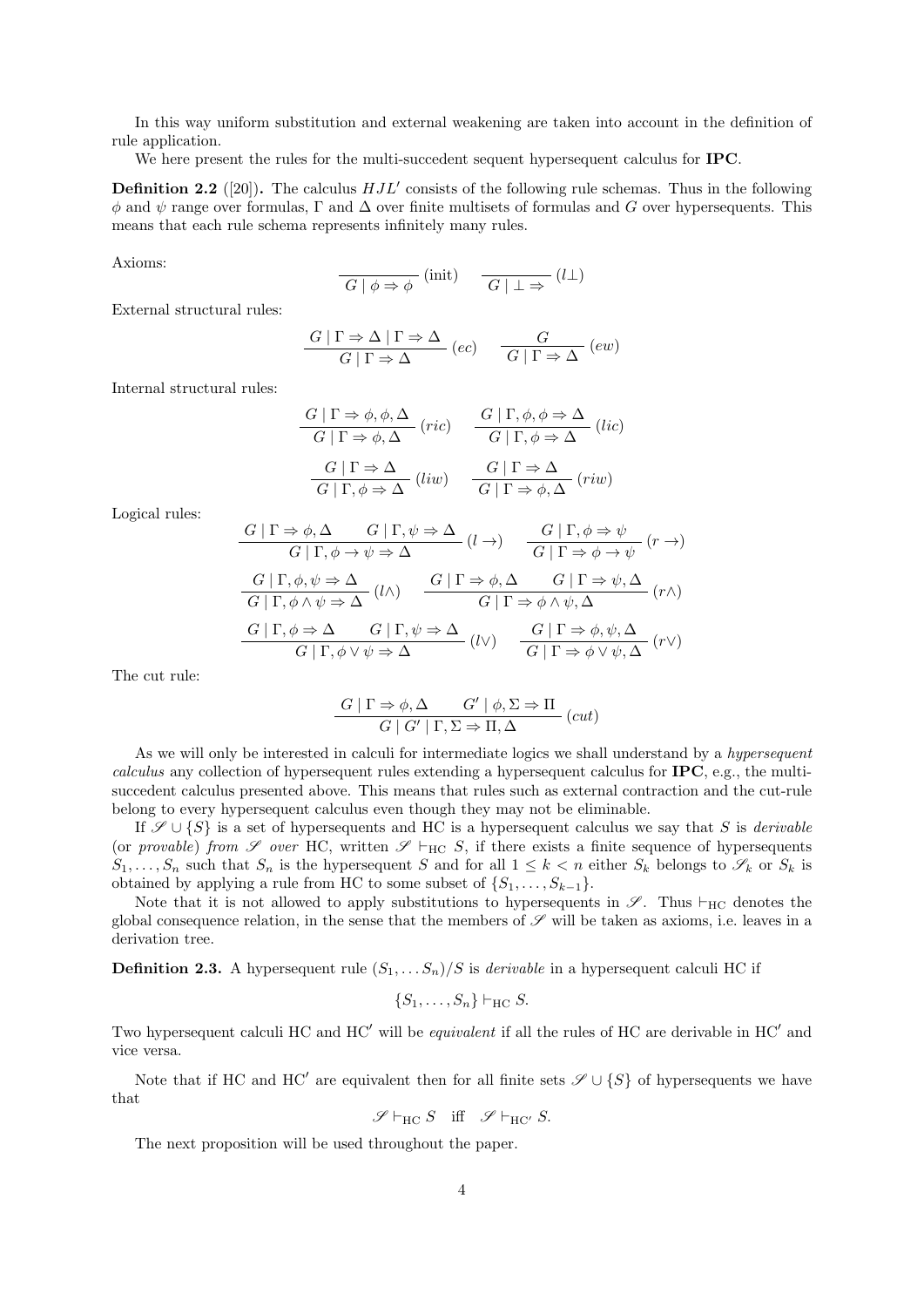Proposition 2.4. Every hypersequent calculus HC is equivalent to a hypersequent calculus consisting only of rules with single component hypersequents as premisses.

*Proof.* For each hypersequent rule  $(r) = (S_1, \ldots, S_n)/S$  of HC we let  $C_r$  be the set of functions selecting a component from each of the premisses  $S_k$ . Then we let HC' be the set of rules given by

$$
\frac{c(S_1)\dots c(S_n)}{S}(r_c)
$$

where  $(r)$  ranges over HC and c over  $C_r$ . That HC and HC' are indeed equivalent is an easy consequence of having external contraction and weakening. More precisely, we have that

$$
\frac{c(S_1)}{S_1}(ew) \quad \ldots \quad \frac{c(S_n)}{S_n}(ew) \quad \overline{\qquad \qquad }\\ \frac{c(S_n)}{S_n}(r)
$$

for any choice of  $c \in \mathbb{C}_r$ . From which it follows that the rules  $(r_c)_{c \in \mathbb{C}_r}$  are derivable from  $(r)$ .

For the converse implication let  $m_1$  be the number of components of  $S_1$ , say  $S_1 = s_{11} \mid \ldots \mid s_{1m_1}$ . We show that  $(r)$  is equivalent to the set of rules

$$
\frac{s_{1k} S_2 \dots S_n}{S} (r_{1k})
$$

The following derivation show that S is indeed derivable from  $\{S_1, \ldots, S_n\}$  using the rules  $(r_{1k})_{k=1}^{m_1}$ .

$$
\frac{S_1 \dots S_n}{s_{12} \mid \dots \mid s_{1m_1} \mid S} (r_{11}) \qquad S_2 \dots S_n}{s_{13} \mid \dots \mid s_{1m_1} \mid S \mid S \qquad (rc)}
$$
\n
$$
\vdots
$$
\n
$$
\vdots
$$
\n
$$
s_{1m_1} \mid S \qquad S_2 \dots S_n
$$
\n
$$
\frac{s_{1m_1} \mid S}{S} (ec)
$$
\n
$$
\frac{S \mid S}{S} (ec)
$$
\n
$$
(r_{1m_1})
$$

Given this the desired conclusion can be obtained by a straightforward inductive argument on the number of multi-component premisses of  $(r)$ .  $\Box$ 

In order to establish soundness and completeness of derivability of hypersequent rules with respect to Heyting algebras we will need the following facts

**Lemma 2.5.** Let  $\mathcal{S} \cup \{S\}$  be a set of hypersequents and let s be a sequent. Then for every hypersequent calculus HC we have that

$$
(\mathscr{S} \cup \{s\} \vdash_{\mathrm{HC}} S \quad and \quad \mathscr{S} \vdash_{\mathrm{HC}} s \mid S) \quad \implies \quad \mathscr{S} \vdash_{\mathrm{HC}} S.
$$

*Proof.* Assuming that  $\mathscr{S} \vdash_{HC} s \mid S$  we see that for any hypersequent S' if  $\mathscr{S} \cup \{s\} \vdash_{HC} S'$ , then, by induction on the length of a derivation witnessing this, we must have that  $\mathscr{S} \vdash_{HC} S' | S$ . Therefore, if  $\mathscr{S} \vdash_{HC} s | S$  and  $\mathscr{S} \cup \{s\} \vdash_{HC} S$  we may conclude that  $\mathscr{S} \vdash_{HC} S | S$ , whence by applying external contraction we obtain that  $\mathscr{S} \vdash_{\mathrm{HC}} S$ , as desired.  $\Box$ 

We then introduce a variant of the well-known Lindenbaum-Tarski construction.

**Proposition 2.6.** For every hypersequent calculus HC and every set of hypersequents  $\mathscr{S} \cup \{S\}$  such that  $\mathscr{S}$   $\forall$ HC S there exists a Heyting algebra  $\mathfrak{LT}_{HC}(\mathscr{S}, S)$  validating HC and a valuation on  $\mathfrak{LT}_{HC}(\mathscr{S}, S)$ under which  $\mathfrak{LT}_{HC}(\mathscr{S}, S)$  validates  $\mathscr{S}$  but not S.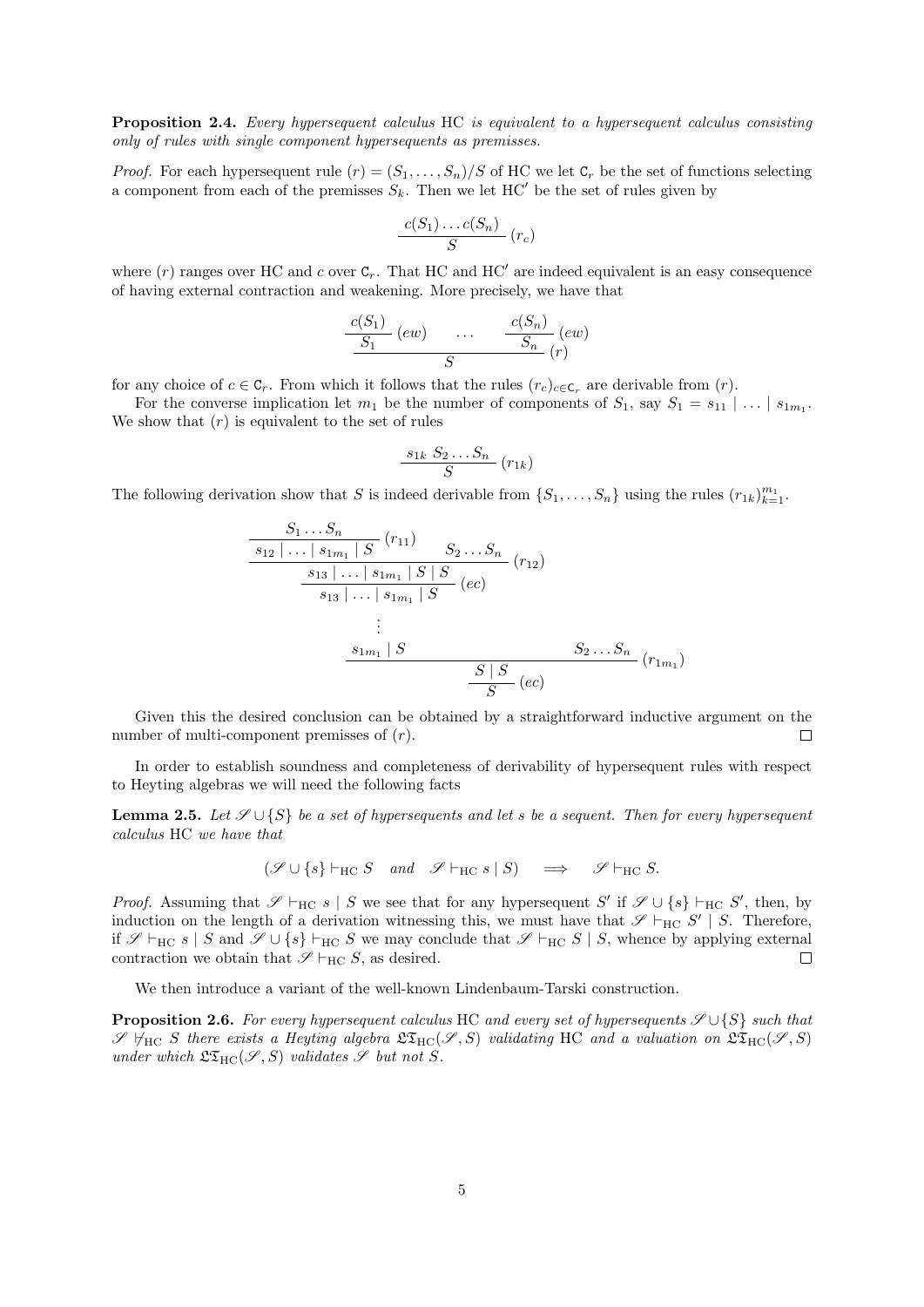*Proof.* Let Prop be the set of propositional letters occurring in  $\mathscr{S} \cup \{S\}$  and let  $\widetilde{\mathscr{S}}$  be a maximal set of hypersequents, based on  $Form(\text{Prop})$ , extending  $\mathscr S$  such that  $\widetilde{\mathscr S}\not\models_{\text{HC}} S$ . Assuming Zorn's Lemma such a set always exists. Then define an equivalence relation  $\approx$  on the formula algebra  $Form(\text{Prop})$  by

$$
\phi \approx \psi \iff \widetilde{\mathscr{S}} \vdash_{\mathrm{HC}} \Rightarrow \phi \leftrightarrow \psi.
$$

Since HC extends a hypersequent calculus of **IPC** one may readily verify that  $\mathfrak{LT}_{HC}(\mathscr{S}, S) = Form(\text{Prop})/\approx$ is a Heyting algebra.

We observe that by the maximality of  $\widetilde{\mathscr{S}}$ , Lemma 2.5 together with the assumption that  $\widetilde{\mathscr{S}}\not\models_{HC} S$ yields that

$$
\widetilde{\mathscr{S}} \vdash_{HC} s_1 \mid \ldots \mid s_m \mid S \implies \widetilde{\mathscr{S}} \vdash_{HC} s_i \text{ for some } 1 \leq i \leq m , \tag{1}
$$

for all sequents  $s_1, \ldots, s_m$ . For suppose not, then in particular  $\widetilde{\mathscr{S}} \cup \{s_1\} \vdash_{HC} S$  by maximality of  $\widetilde{\mathscr{S}}$ . So by Lemma 2.5 we must have that  $\widetilde{\mathscr{S}}\vdash_{\mathrm{HC}} s_2 | \ldots | s_m | S$ . Thus after repeating this argument m times we obtain  $\widetilde{\mathscr{S}}\vdash_{\mathrm{HC}} S$ , in direct contradiction with the initial assumption.

Observe that from (1) and external weakening it follows that if  $\widetilde{\mathscr{S}}\vdash_{\mathrm{HC}} s_1 | \ldots | s_m$  then  $\widetilde{\mathscr{S}}\vdash_{\mathrm{HC}} s_i$ for some  $1 \leq i \leq m$ . From this it is easy to verify that  $\mathfrak{LT}_{HC}(\mathscr{S}, S)$  validates all the rules of HC.

Finally, we claim that under the valuation determined by sending propositional variables to their respective equivalence classes of the equivalence relation  $\approx$ , the algebra  $\mathfrak{LT}_{HC}(\mathscr{S}, S)$  validates all the hypersequents from  $\mathscr S$  but does not validate the hypersequent  $S$ . This, however, is evident.  $\Box$ 

Remark 2.7. One could initially be tempted to believe that the construction in the proof of Proposition 2.6 will yield free algebras for the universal class of Heyting algebras validating the calculus HC. However, this is not the case as universal classes of algebras do not necessarily have free algebras. To see why the construction fails to give free algebras note that  $\phi \approx \psi$  does not imply that the corresponding terms are identified in all Heyting algebras validating HC, but only that they may consistently (relative to HC) be identified. Therefore, it is not well defined to map an equivalence class of formulas to the Heyting algebra term of a formula from the equivalence class.

**Proposition 2.8** (Algebraic soundness and completeness). Let HC be a hypersequent calculus and let  $(r)$  be a hypersequent rule. Then the following are equivalent:

- 1. The rule  $(r)$  is derivable in HC;
- 2. All Heyting algebras validating HC also validates (r).

Proof. That item 1 implies item 2 follows from a straightforward induction on the length of derivations of rules. That item 2 implies item 1 is immediate from Proposition 2.6. П

#### 2.2 Hypersequents calculi, multi-conclusion rules and universal classes of Heyting algebras

Given a hypersequent calculus HC we obtain an intermediate logics  $\Lambda(HC) := \{ \phi \in Form: \vdash_{HC} \Rightarrow \phi \}.$ We say that a hypersequent calculus HC is a calculus for an intermediate logic L if  $\Lambda(HC) = L$ . This means that derivability relations  $\vdash_L$  and  $\vdash_{HC}$  coincides for sequents in the sense that

$$
\vdash_L \bigwedge \Gamma \to \bigvee \Delta \quad \text{iff} \quad \vdash_{\mathrm{HC}} \Gamma \Rightarrow \Delta \tag{2}
$$

obtains for all sequents  $\Gamma \Rightarrow \Delta$ . Note, however, that the corresponding version of (2) does not necessarily obtain for hypersequents. As our primary interest in hypersequents is to obtain analytic calculi for logics, this does not constitute a problem.

Given a hypersequent calculus HC the class  $U(HC)$  of Heyting algebras validating HC will evidently be a universal class. Conversely, given a universal class  $U$  of Heyting algebras, determined by a set of universal sentences  $\Phi$ , we obtain a hypersequent calculus  $\mathcal{HC}(U)$  by adding for each universal sentence  $\sigma = \forall \underline{x}(\bigwedge_{k=1}^{m} (\phi_k(\underline{x}) = \top) \implies \bigvee_{l=1}^{m} (\psi_l(\underline{x}) = \top)) \in \Phi$  the rule schema

$$
\Rightarrow \phi_1 \dots \Rightarrow \phi_n
$$
  
\n
$$
\Rightarrow \psi_1 \mid \dots \mid \Rightarrow \psi_m
$$
 (r<sub>\sigma</sub>)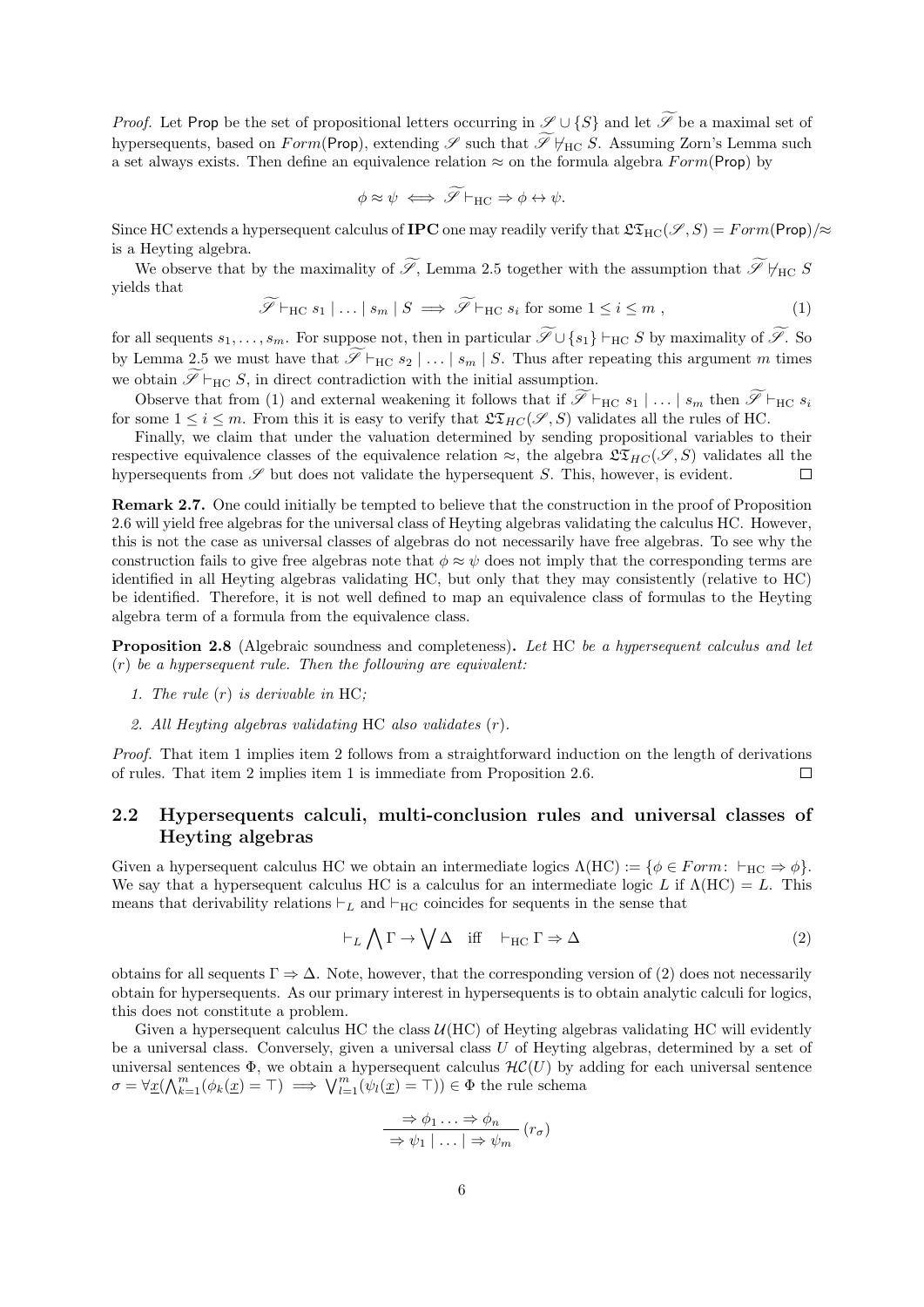to a hypersequent calculus for IPC.

Using Proposition 2.8 it is easy to verify that  $\mathcal{U}(\mathcal{HC}(U)) = U$  and that  $\mathcal{HC}(\mathcal{U}(HC))$  will be equivalent to HC. Thus we have a one-to-one correspondence between hypersequent calculi for intermediate logics (modulo equivalence) and universal classes of Heyting algebras.

Similarly we obtain a correspondence between multi-conclusion rules [31, 7] and hypersequent calculi. Given a multi-conclusion rule  $(r) = (\phi_1, \ldots, \phi_n) / (\psi_1, \ldots, \psi_m)$  we obtain a hypersequent rule:

$$
\Rightarrow \phi_1 \dots \Rightarrow \phi_n
$$
  
\n
$$
\Rightarrow \psi_1 | \dots | \Rightarrow \psi_m
$$
 (r<sub>H</sub>)

Conversely, given a hypersequent rule with single component premises

$$
\Gamma_1 \Rightarrow \Delta_1 \dots \Gamma_n \Rightarrow \Delta_n
$$
  

$$
\Sigma_1 \Rightarrow \Pi_1 \mid \dots \mid \Sigma_m \Rightarrow \Pi_m
$$
 (r)

we obtain a multi-conclusion rule:

$$
\frac{\bigwedge \Gamma_1 \to \bigvee \Delta_1, \dots, \bigwedge \Gamma_n \to \bigvee \Delta_n}{\bigwedge \Sigma_1 \to \bigvee \Pi_1, \dots, \bigwedge \Sigma_m \to \bigvee \Pi_m} (r_M)
$$

Evidently a Heyting algebra validates a multi-conclusion rule (reps. hypersequent rule) iff it validates the corresponding hypersequent rule (reps. multi-conclusion rule). Since by Proposition 2.4 every hypersequent calculus is equivalent to one only consisting of rules with single component premisses this yields (modulo equivalence) a correspondence between multi-conclusion consequence relations and hypersequent calculi. Thus, for the proposes of axiomatizing intermediate logics hypersequent calculi and multi-conclusion consequence relations may be used interchangeably.

#### 2.3 The bounded proof property

We say that a hypersequent calculus HC has the *bounded proof property* if whenever  $\mathscr{S} \cup \{S\}$  is a set of hypersequents of implicational degree at most n such that  $\mathscr{S} \vdash_{HC} S$  then  $\mathscr{S} \vdash_{HC}^n S$ , i.e., there exists a proof witnessing  $\mathscr{S} \vdash_{HC} S$  consisting only of hypersequents of degree at most n. The bounded proof property is thus a very weak form of analyticity. However, having this property will indicate some kind of robustness of the hypersequent calculus in question. For instance the subformula property will entail the bounded proof property. Therefore, if a hypersequent calculus enjoys cut-elimination it will also, under mild additional assumptions, have the subformula property and hence the bounded proof property. Finally, as in the modal case [10, 11], having the bounded proof property will ensure that the derivability relation  $\vdash_{HC}$  is decidable, given that HC consists of finitely many rules. This is due to the fact that for a given finite set of propositional variables Prop there are only finitely many non-equivalent formulas in Prop of implicational degree at most n.

The next proposition shows that the bounded proof property is completely determined by the degree 1 case.

**Proposition 2.9.** A hypersequent calculus HC has the bounded proof property iff for each set  $\mathscr{S} \cup \{S\}$ consisting of hypersequents of degree at most 1, we have

$$
\mathscr{S}\vdash_{\mathrm{HC}} S\quad\text{iff}\quad\mathscr{S}\vdash_{\mathrm{HC}}^1 S.
$$

Proof. The left-to-right direction is evident.

For the converse implication let  $\mathscr{S} \cup \{S\}$  be a set of hypersequents of degree at most n. We define a sequence of triples  $(\mathscr{S}_i, S_i, \sigma_i)_{i=0}^{n-1}$  such that

- i)  $\mathscr{S}_i \cup \{S_i\}$  is a set of hypersequents of degree at most  $n-i$  and  $\sigma_i$  is a substitution such that  $d(\chi \sigma_i) \leq d(\chi) + 1$  for all formulas  $\chi$  occurring in  $\mathscr{S}_i \cup \{S_i\};$
- ii)  $S_{i+1}\sigma_{i+1} = S_i;$
- iii)  $\mathscr{S}_{i+1}\sigma_{i+1}$  equals  $\mathscr{S}_i$  union some set of sequents of the form  $\chi \Rightarrow \chi$ ;
- iv)  $\mathscr{S}_{i+1} \vdash_{HC} S_{i+1} \iff \mathscr{S}_i \vdash_{HC} S_i$ .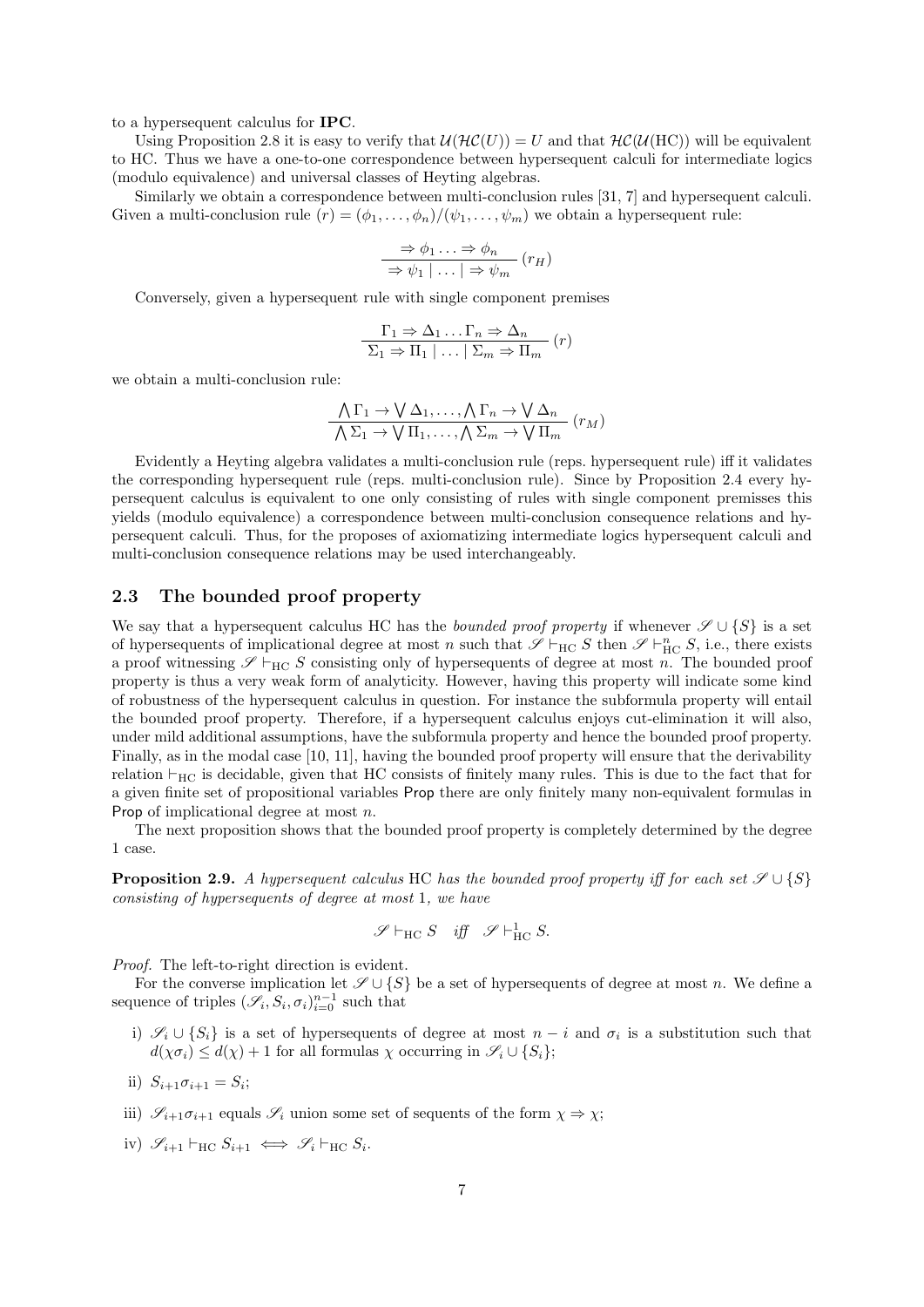Let  $\mathscr{S}_0$  be  $\mathscr{S}, S_0$  be S and let  $\sigma_0$  be the identity substitution. Now assume that the triple  $(\mathscr{S}_i, S_i, \sigma_i)$ has been defined. Then for each subformula of the form  $\phi \to \psi$  with  $d(\phi) = d(\psi) = 0$  occurring in some formula of some sequent of some hypersequent in  $\mathscr{S}_i \cup \{S_i\}$  introduce a fresh variable  $p_{\phi\psi}$  and replace  $\phi \to \psi$  with  $p_{\phi\psi}$  everywhere. Let  $\mathscr{S}'_i$  and  $S_{i+1}$  be the result of such replacements. Finally, let

$$
\mathscr{S}_{i+1} = \mathscr{S}'_i \cup \{p_{\phi\psi} \Rightarrow \phi \to \psi, \ \phi \to \psi \Rightarrow p_{\phi\psi}\}_{\phi \to \psi}.
$$

The substitution  $\sigma_{i+1}$  is then defined as  $\sigma_{i+1}(p_{\phi\psi}) = \phi \to \psi$ .

With this definition i)-iii) are easily seen to hold. For item iv) it suffices to observe that the derivability relation is structural, i.e., preserved by substitutions.

Now if  $\mathscr{S} \vdash_{\text{HC}} S$  then by construction we must have that  $\mathscr{S}_{n-1} \vdash_{\text{HC}} S_{n-1}$ . Moreover, as per item i) the degree of  $\mathscr{S}_{n-1}\cup\{S_{n-1}\}\$  is at most 1, hence the initial hypothesis yields  $\mathscr{S}_{n-1}\vdash^1_{HC} S_{n-1}$ . This suffices to establish the proposition as soon as we observed that if  $\mathscr{S}_{n-k} \vdash^k_{\text{HC}} S_{n-k}$  then  $\mathscr{S}_{n-(k+1)} \vdash^k_{\text{HC}} S_{n-(k+1)}$ . However, this is an immediate consequence of items ii) and iii) together with the fact that for any hypersequent S we have that  $d(S\sigma_{i+1}) \leq d(S) + 1$ .  $\Box$ 

We say that a formula *occurs* in a hypersequent  $S$  if it is either a subformula on the right or the left hand side of the sequent arrow of some sequent belonging to S. We say that a hypersequent rule  $(r)$  is reduced if all the formulas occurring in  $(r)$  have implicational degree at most 1.

#### Proposition 2.10. Any hypersequent rule is equivalent to a reduced hypersequent rule.

*Proof.* Given a hypersequent rule  $(r) = (S_1, \ldots, S_m)/S_{m+1}$  of depth  $n+1$  with  $n \ge 1$  and an occurrence of a formula  $\alpha$  of degree  $n + 1$  in (r) the main connective of which is  $\rightarrow$ , we produce an equivalent rule with one less occurrence of the formula  $\alpha$ .

Let  $S_i$  be the hypersequent with the given occurrence of  $\alpha$  and let  $\Gamma \Rightarrow \Delta$  be the sequent in  $S_i$  with the given occurrence of  $\alpha$ . As the formula  $\alpha$  is of depth  $n + 1$  it must be of the form  $\phi \to \psi$  with  $\max\{d(\phi), d(\psi)\} = n$ . We introduce a fresh variable p and replace the given occurrence of  $\alpha$  in  $S_i$  with  $p \to \psi$  or  $\phi \to p$ , depending on whether  $d(\phi) = n$  or  $d(\psi) = n$ . If both  $d(\phi)$  and  $d(\psi) = n$  we introduce two fresh variables. Let  $S_i'$  be the hypersequent resulting from such a replacement. Evidently  $S_i'$  has one less occurrence of the formula  $\alpha$  than  $S_i$ . Moreover if  $i \leq m$  let  $S''_i$  be the hypersequent obtained by replacing the sequent  $\Gamma \Rightarrow \Delta$  in  $S_i$  with the sequent  $p \Rightarrow \psi$  or  $\phi \Rightarrow p$  depending on whether we replace  $\phi \to \psi$  with  $\phi \to p$  or with  $p \to \psi$  in  $S_i$ . If  $i = m + 1$  let  $S''_i$  be the hypersequent consisting of the single component hypersequent  $p \Rightarrow \psi$  or  $\phi \Rightarrow p$  again depending on whether we replace  $\phi \rightarrow \psi$  with  $\phi \rightarrow p$  or with  $p \to \psi$  in  $S_i$ .

In this way we obtain a rule

$$
\frac{S_1 \ \ldots \ S_{i-1} \ S_i' \ S_{i+1} \ \ldots \ S_m \ S_i''}{S_{m+1}} \ (r')
$$

By Proposition 2.8 this rule must be equivalent to the rule  $(r)$ .

Continuing this procedure for each occurrence of a formula of degree  $n+1$  in  $(r)$  we obtain a rule  $(r_1)$ of depth n which is equivalent to (r). In this way we obtain a sequence  $(r_{n+1}), (r_n) \dots, (r_1)$  of equivalent rules such that  $(r_{n+1}) = (r)$  and  $d(r_k) = k$ , for all  $1 \leq k \leq n+1$ .  $\Box$ 

Note as the above procedure abstracts away one occurrence of a formula of the form  $\phi \to \psi$  at a time, and since we first abstract away outermost occurrences, it is always clear whether to replace the formula occurring negatively or positively in the formula  $\phi \to \psi$ .

In light of Proposition 2.10 we may without loss of generality assume that all hypersequent calculi are reduced, i.e., only consisting of reduced rules.

## 3 One-step Heyting algebras

Let **bDL** denote the category of bounded distributive lattices and bounded lattice homomorphisms. Then a well-known theorem by Birkhoff says that the category  $bDL_\omega$  of finite bounded distributive lattice is dually equivalent to the category  $Pos_{\omega}$  of finite posets and order-preserving maps. This dually is established via the downsets functor Do: Pos  $\rightarrow$  bDL and the functor J: bDL  $\rightarrow$  Pos mapping a bounded distributive lattice D to the poset of completely join-irreducible elements of D. If  $f: P \to P'$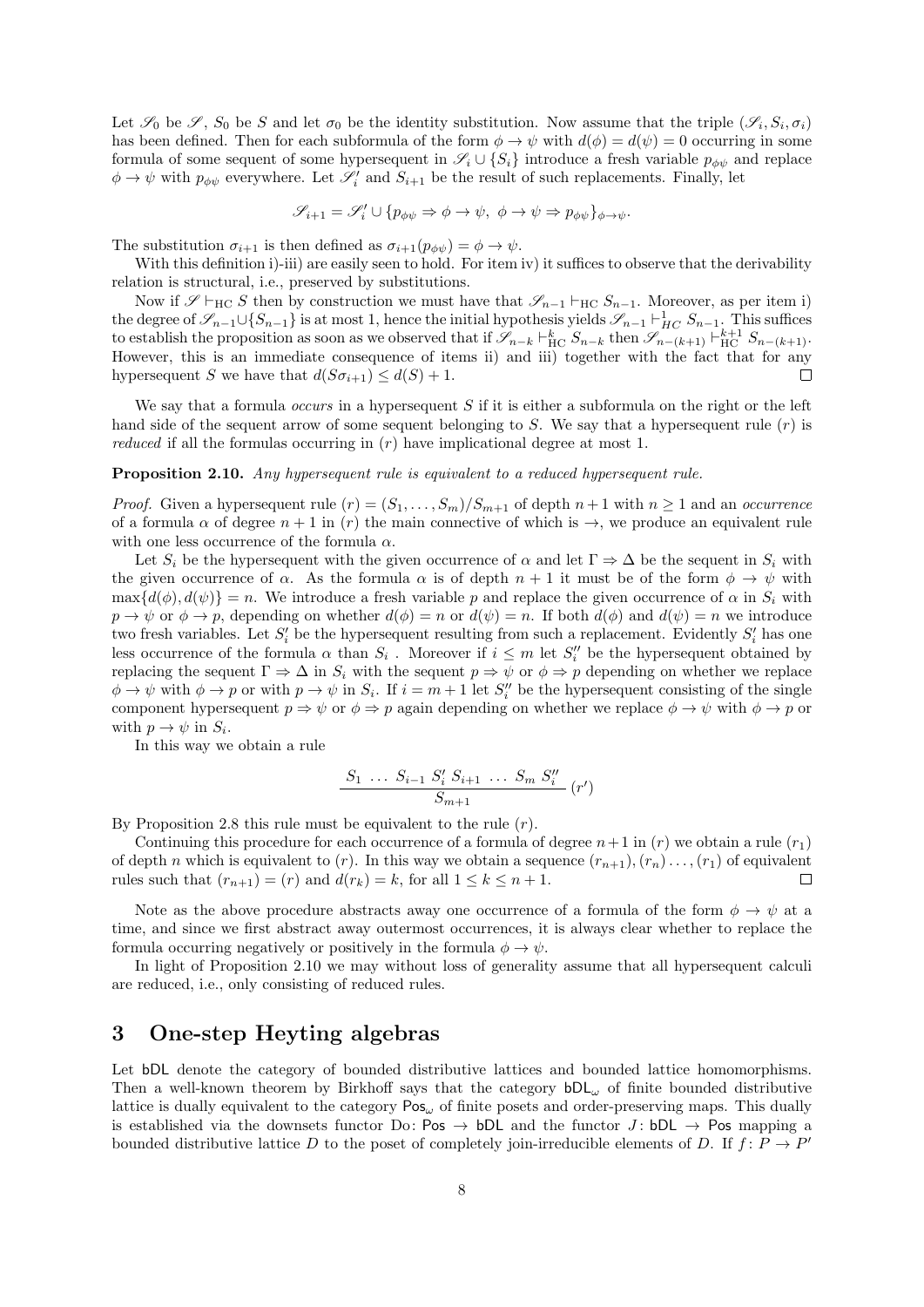is an order-preserving map between posets then  $Do(f)$ :  $Do(P') \rightarrow Do(P)$  is the preimage function  $f^*(U) := f^{-1}(U)$ . If  $h: D \to D'$  is a homomorphism between finite bounded distributive then h has a left adjoint  $h^{\flat}$ :  $D' \to D$  given by

$$
h^{\flat}(a') := \bigwedge_{a' \leq h(a)} a.
$$

We may therefore let  $J(h)$ :  $J(D') \to J(D)$  be  $h^{\flat} \restriction J(D')$ .

Recall that any finite bounded distributive lattice  $D$  is in fact a Heyting algebra with Heyting implication

$$
a \to b := \bigwedge \{c \colon a \land c \le b\}
$$

Therefore the category  $HA_{\omega}$  of finite Heyting algebras and Heyting algebra homomorphisms will be a (non-full) subcategory of  $bDL_\omega$ . Let Pos<sup>open</sup> denote the category of posets and open order-preserving maps, where a map between posets  $f: P \to Q$  is open if

$$
\forall a \in P \ \forall b \in Q \ (b \le f(a) \implies \exists a' \in P \ (a' \le a \ \& \ f(a') = b)).
$$

**Theorem 3.1** (Folklore). The dual equivalence of the categories  $bDL_{\omega}$  and Pos<sub> $\omega$ </sub> restricts to a dual equivalence between the categoires  $HA_{\omega}$  and  $Pos_{\omega}^{open}$ .

We now introduce algebraic structures which may interpret the fragment of intuitionisitic logic consisting of formulas of implicational degree at most 1.

**Definition 3.2.** A one-step Heyting algebra is a triple  $(D_0, D_1, i)$  such that  $i: D_0 \to D_1$  is a homomorphism between bounded distributive lattices with the property that for all  $a, b \in D_0$  the Heyting implication  $i(a) \rightarrow i(b)$  exists in  $D_1$ . We say that a one-step Heyting algebra  $(D_0, D_1, i)$  is conservative if  $i: D_0 \to D_1$  is an embedding of bounded distributive lattices and  $D_1$  is generated (as a bounded distributive lattice) by the set  $\{i(a) \to i(b): a, b \in D_0\}$ . Finally, we say that  $(D_0, D_1, i)$  is finite if both  $D_0$  and  $D_1$  are finite.

**Definition 3.3.** A one-step homomorphism between two one-step Heyting algebras  $\mathcal{H} = (D_0, D_1, i)$  and  $\mathcal{H}' = (D'_0, D'_1, i')$  is a pair  $(g_0, g_1)$  of bounded lattice homomorphisms  $g_0: D_0 \to D'_0$  and  $g_1: D_1 \to D'_1$ making the diagram

$$
D_0 \xrightarrow{g_0} D'_0
$$
  
\n
$$
\downarrow i
$$
  
\n
$$
D_1 \xrightarrow{g_1} D'_1
$$

commute, and such that for all  $a, b \in D_0$ 

$$
g_1(i(a) \to i(b)) = g_1(i(a)) \to g_1(i(b)).
$$

A one-step extension of a one-step Heyting algebra  $\mathcal{H}_0 := (D_0, D_1, i_0)$  is a one-step Heyting algebra  $\mathcal{H}_1 := (D_1, D_2, i_1)$  such that  $(i_0, i_1): \mathcal{H}_0 \to \mathcal{H}_1$  is a one-step homomorphism with  $i_1$  injective.

Note that if  $\mathfrak A$  is Heyting algebra, then  $\mathcal{H}_{\mathfrak A} = (\mathfrak A, \mathfrak A, Id)$  is a one-step Heyting algebra. Consequently we may, given a one-step Heyting algebra  $H$ , speak of one-step homomorphism between  $\mathfrak A$  and  $\mathcal H$  by way of  $\mathcal{H}_{\mathfrak{A}}$ .

The above definitions determines a category OSHA of one-step Heyting algebras and one-step homomorphisms between them. This is a non-full subcategory of the arrow category bDist<sup>→</sup>. We let  $\text{OSHA}_{\omega}$ and  $\text{OSHA}_{\omega}^{\text{cons}}$  denote the full subcategories of  $\text{OSHA}$  consisting of finite one-step Heyting algebras and finite conservative one-step Heyting algebras, respectively.

#### 3.1 Duality

Since in the following we are only concerned with finite one-step Heyting algebras the duality is particularly well-behaved as there will be no need to introduce topology. We construct categories dually equivalent to the categories  $OSHA_{\omega}$  and  $OSHA_{\omega}^{cons}$ . To this end we need the following well-known proposition.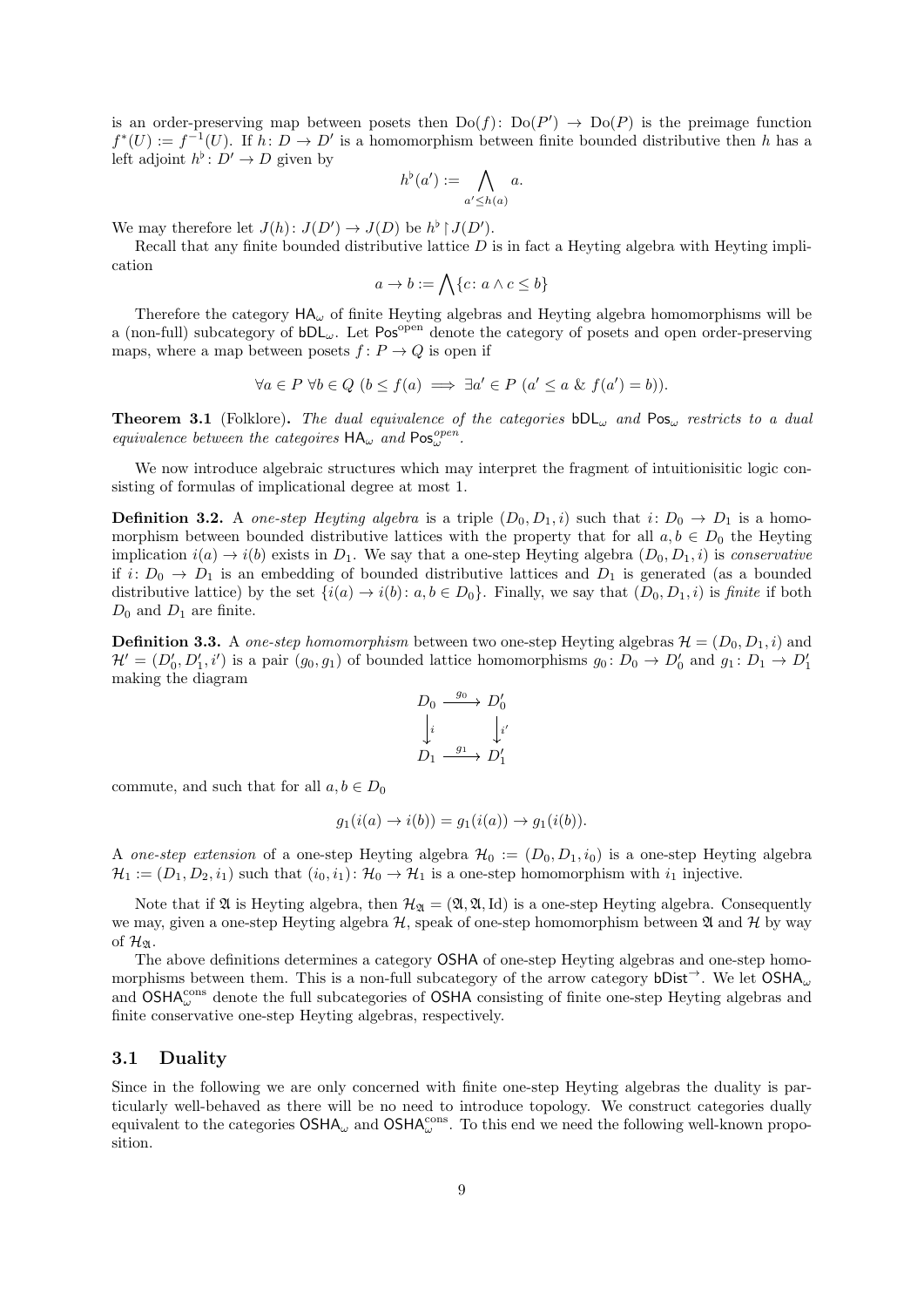**Proposition 3.4.** Let  $f: P \to Q$  and  $g: Q \to R$  be order-preserving maps between finite posets. Then the following are equivalent:

- 1. The bounded lattice homomorphism  $f^* \colon Do(Q) \to Do(P)$  preserves all Heyting implications of the form  $g^*(U) \to g^*(V)$ , for  $U, V \in Do(R)$ ;
- 2.  $\forall a \in P \ \forall b \in Q \ (b \leq f(a) \implies \exists a' \in P \ (a' \leq a \ \& \ g(f(a')) = g(b)))$

Proof. Straightforward.

**Definition 3.5** ([24]). Given order-preserving maps  $f: P \to Q$  and  $g: Q \to R$  satisfying one (and therefore both) of the conditions of Proposition 3.4 we say that f is open relative to g or simply that f is g-open.

**Definition 3.6.** An *intuitionistic one-step frame* is a triple  $(P_1, P_0, f)$  such that  $f: P_1 \rightarrow P_0$  is an orderpreserving map between posets. We say that an intuitionistic one-step frame  $(P_1, P_0, f)$  is *conservative* if  $f: P_1 \to P_0$  is a surjection satisfying

$$
\forall a, b \in P_1 \ (f[\downarrow a] \subseteq f[\downarrow b] \implies a \le b).
$$

**Definition 3.7.** A one-step map from an intuitionistic one-step frame  $\mathcal{F}' = (P'_1, P'_0, f')$  to an intuitionistic one-step frame  $\mathcal{F} = (P_1, P_0, f)$  is a pair  $(\mu_1, \mu_0)$  of order-preserving maps  $\mu_1 \colon P'_1 \to P_1$  and  $\mu_0: P'_0 \to P_0$ , with  $\mu_1$  is f-open, making the diagram

$$
P'_1 \xrightarrow{\mu_1} P_1
$$
  
\n
$$
\downarrow f'
$$
  
\n
$$
P'_0 \xrightarrow{\mu_0} P_0
$$

commute.

A one-step extension of an intuitionistic one-step frame  $\mathcal{F}_0 = (P_1, P_0, f_0)$  is an intuitionistic one-step frame  $\mathcal{F}_1 = (P_2, P_1, f_1)$  such that  $(f_1, f_0): \mathcal{F}_1 \to \mathcal{F}_0$  is a one-step map, with  $f_1$  surjective.

It is easy to check that this yields a category IOSFrm of intuitionistic one-step frames and onestep maps. Moreover, the finite and the finite conservative intuitionistic one-step algebras form full subcategories  $\mathsf{IOS}\mathsf{Frm}_\omega$  and  $\mathsf{IOS}\mathsf{Frm}^\mathrm{cons}_\omega$  of  $\mathsf{IOS}\mathsf{Frm}$ .

Note that if  $\mathfrak{F}$  is an intuitionistic Kripke frame then  $\mathcal{F}_{\mathfrak{F}} = (\mathfrak{F}, \mathfrak{F}, \mathrm{Id})$  will be an intuitionistic one-step frame. Consequently we may, given an intuitionistic one-step frame  $F$ , speak of one-step homomorphism between  $\mathfrak{F}$  and  $\mathcal F$  by way of  $\mathcal{F}_{\mathfrak{F}}$ .

**Proposition 3.8.** The categories  $OSHA_{\omega}$  and  $IOSFrm_{\omega}$  are dually equivalent. Moreover, this dual equivalence restricts to a dual equivalence between the categories  $\text{OSHA}_{\omega}^{cons}$  and  $\text{IOSFrm}^{\text{cons}}_{\omega}$ .

*Proof.* That the duality between  $bDL_{\omega}$  and  $Pos_{\omega}$  extends to a duality between the categories  $OSH_{\omega}$ and  $\text{IOSFrm}_{\omega}$  is straightforward given Proposition 3.4.

To see that the dual equivalence between  $\text{OSHA}_{\omega}$  and  $\text{IOSFrm}_{\omega}$  restricts to a dual equivalence between  $\mathsf{OSHA}_{\omega}^{\mathsf{cons}}$  and  $\mathsf{IOSFrm}^{\mathsf{cons}}_{\omega}$  it suffices to note that under the isomorphism between the poset of bounded sublattices of  $Do(P)$  and the poset of compatible quasi-orders on P ([35, Thm. 3.7], [5, Thm. 6.15]) the sublattice generated by the set  $\mathscr{U} \subseteq Do(P)$  corresponds to the compatible quasi-order  $\preceq_{\mathscr{U}}$  given by

$$
a \preceq_{\mathcal{U}} b
$$
 iff  $\forall U \in \mathcal{U} \ (b \in U \implies a \in U).$ 

Thus  $\mathscr{U} \subseteq \mathrm{Do}(P)$  generates  $\mathrm{Do}(P)$  as a bounded distributive lattice iff the quasi-order  $a \preceq_{\mathscr{U}} b$  coincides with the order on P.

From this it is easy to see that  $(P_1, P_0, f)$  is a conservative intuitionistic one-step frame if and only if  $(Do(P_0), Do(P_1), f^*)$  is a conservative one-step Heyting algebra.  $\Box$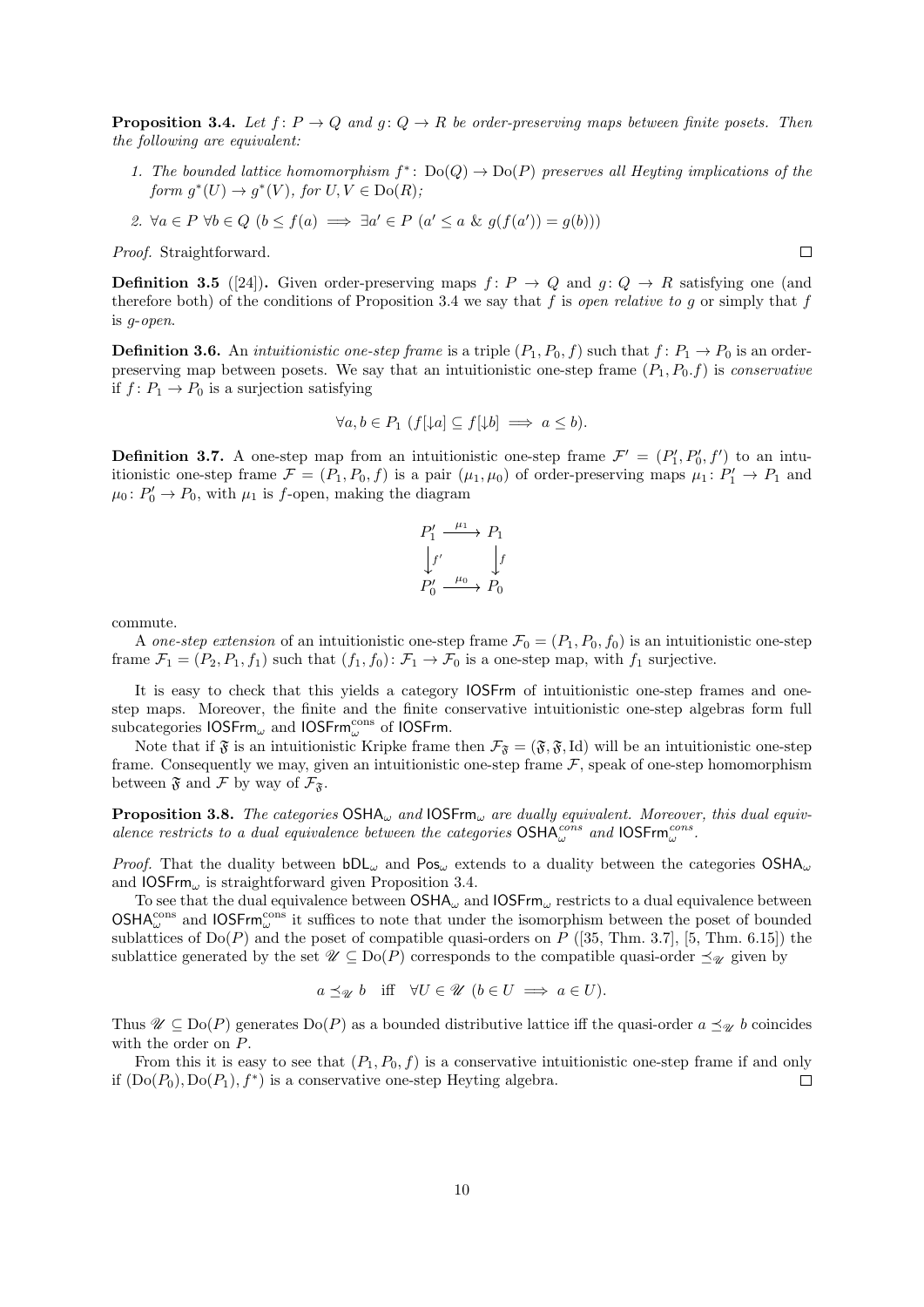#### 3.2 One-step semantics

Given two disjoint finite sets  $\mathsf{Prop}_0$  and  $\mathsf{Prop}_1$  of propositional variables, a *valuation* on a one-step algebra  $\mathcal{H} = (D_0, D_1, i)$  is a pair of functions  $v = (v_0, v_1)$  such that  $v_0$ : Prop<sub>0</sub>  $\rightarrow$   $D_0$  and  $v_1$ : Prop<sub>1</sub>  $\rightarrow$   $D_1$ .

Given a one-step algebra H together with a valuation  $v = (v_0, v_1)$  for every formula  $\phi(\vec{p}) \in Form_0(\text{Prop}_0)$ we define an element  $\phi^{v_0} \in D_0$  as follows:

$$
\perp^{\mathtt{v}_0} \ = \ \perp \quad \text{and} \quad \perp^{\mathtt{v}_0} \ = \ \top \quad \text{and} \quad p_i^{\mathtt{v}_0} = v_0(p_i) \quad \text{for } p_i \in \vec{p},
$$

and

$$
(\phi_1 * \phi_2)^{\mathtt{v}_0} = \phi_1^{\mathtt{v}_0} * \phi_2^{\mathtt{v}_0}, \qquad * \in \{\wedge, \vee\}.
$$

Moreover, for every formula  $\psi(\vec{p}, \vec{q}) \in Form_1(\mathsf{Prop}_0 \cup \mathsf{Prop}_1)$ , where the elements of  $\vec{q} \subseteq \mathsf{Prop}_1$  do not have any occurrence in the scope of an implication, we define an element  $\psi^{\mathbf{v}_1} \in D_1$  as follows:

$$
\perp^{\mathtt{v}_1} \ = \ \perp \quad \text{and} \quad q^{\mathtt{v}_1} = v_1(q) \quad \text{and} \quad p^{\mathtt{v}_1} = i(v_0(p)) \quad \text{for } q \in \vec{q} \text{ and } p \in \vec{p},
$$

and

$$
(\psi_1 * \psi_2)^{\mathbf{v}_1} = \psi_1^{\mathbf{v}_1} * \psi_2^{\mathbf{v}_1} \qquad * \in \{\wedge, \vee\}.
$$

Finally, for  $\phi_1, \phi_2 \in Form_0(\text{Prop}_0)$  we let,

$$
(\phi_1 \to \phi_2)^{\mathtt{v}_1} = i(\phi_1^{\mathtt{v}_0}) \to i(\phi_2^{\mathtt{v}_0}).
$$

By the definition of a one-step Heyting algebra the implications of the form  $i(a) \rightarrow i(a)$  exist in  $D_1$  and so the above is indeed well-defined.

Since, the function i preserves  $\perp$  as well as the connectives  $\wedge$  and  $\vee$  it is easily seen that  $i(\phi^{\mathbf{v}_0}) = \phi^{\mathbf{v}_1}$ , for all  $\phi \in Form_0(\mathsf{Prop}_0)$ .

A valuation  $v = (v_0, v_1)$  on a one-step algebra H is *suitable* for an expression (i.e. for a formula, sequent, or hypersequent)  $\alpha$  of degree at most 1 iff the domain of  $v_0$  includes all propositional variables having in  $\alpha$  an occurrence located inside an implication; a *0-valuation* is an valuation  $v = (v_0, v_1)$  where the domain of  $v_1$  is empty (thus, a 0-evaluation is always suitable for every expression  $\alpha$ ).

We say that a one-step algebra H validates a sequent  $\Gamma \Rightarrow \Delta$  of degree at most 1 under a suitable *valuation*  $v = (v_0, v_1)$  if

$$
\left(\bigwedge\Gamma\right)^{v_1}\leq \left(\bigvee\Delta\right)^{v_1},
$$

with the convention that  $\bigwedge \emptyset = \top$  and  $\bigvee \emptyset = \bot$ .

A one-step algebra H validates a hypersequent  $S = \Gamma_1 \Rightarrow \Delta_1 \mid \ldots \mid \Gamma_n \Rightarrow \Delta_n$  under a suitable valuation v if it validates at least one of the sequents  $\Gamma_k \Rightarrow \Delta_k$  under v. We write  $(\mathcal{H}, v) \models S$ , if this is the case.

Finally, we say that a one-step algebra  $\mathcal H$  validates a hypersequent S if it validates it under all possible suitable valuations v on H, in which case we write  $\mathcal{H} \models S$ . Moreover, if  $(r) = (S_1, \ldots, S_n)/S$  is a hypersequent rule of degree at most 1 we say that H validates  $(r)$  if for all valuations v on H we have that if  $(\mathcal{H}, v) \models S_i$  for all  $i \in \{1, \ldots, n\}$  then  $(\mathcal{H}, v) \models S$ .

We say that an intuitionistic one-step frame  $\mathcal{F} = (P_1, P_0, f)$  validates a sequent, hypersequent or hypersequent rule if its dual one-step Heyting algebra  $\mathcal{F}^* = (Do(P_0), Do(P_1), f^*)$  does. The notion of 0-validation of a sequent, hypersequent or hypersequent rule is defined in the same way, by restricting to 0-valuations.

With these definitions we can then establish the soundness of the derivability relation with respect to the one-step semantics. There is a subtlety to take care of here, however: a propositional variable  $p$ not occurring in a set of hypersequents  $\mathscr{S} \cup \{S\}$  under the scope of an implication may still occur inside an implication in a derivation witnessing  $\mathscr{S} \vdash^1_{\text{HC}} S$ . Thus if p is in the domain of  $v_1$  when we evaluate S in  $H$ , it may happen that we cannot give a meaning to such derivation inside  $H$ . This is why the correct semantics for the relation  $\mathscr{S} \vdash^1_{\text{HC}} S$  requires the restriction to 0-valuations for  $\mathscr{S} \cup \{S\}$  (but not for the rules of HC, because the variables from the latter can be instantiated indifferently with formulas of degree 0 or 1).

**Proposition 3.9.** Let H be a one-step algebra, HC a reduced hypersequent calculus, and  $\mathscr{S} \cup \{S\}$  a set of hypersequents of degree at most 1. If  $\mathscr{S} \vdash^1_{\mathrm{HC}} S$  and H validates HC, then H 0-validates  $\mathscr{S}/S$ .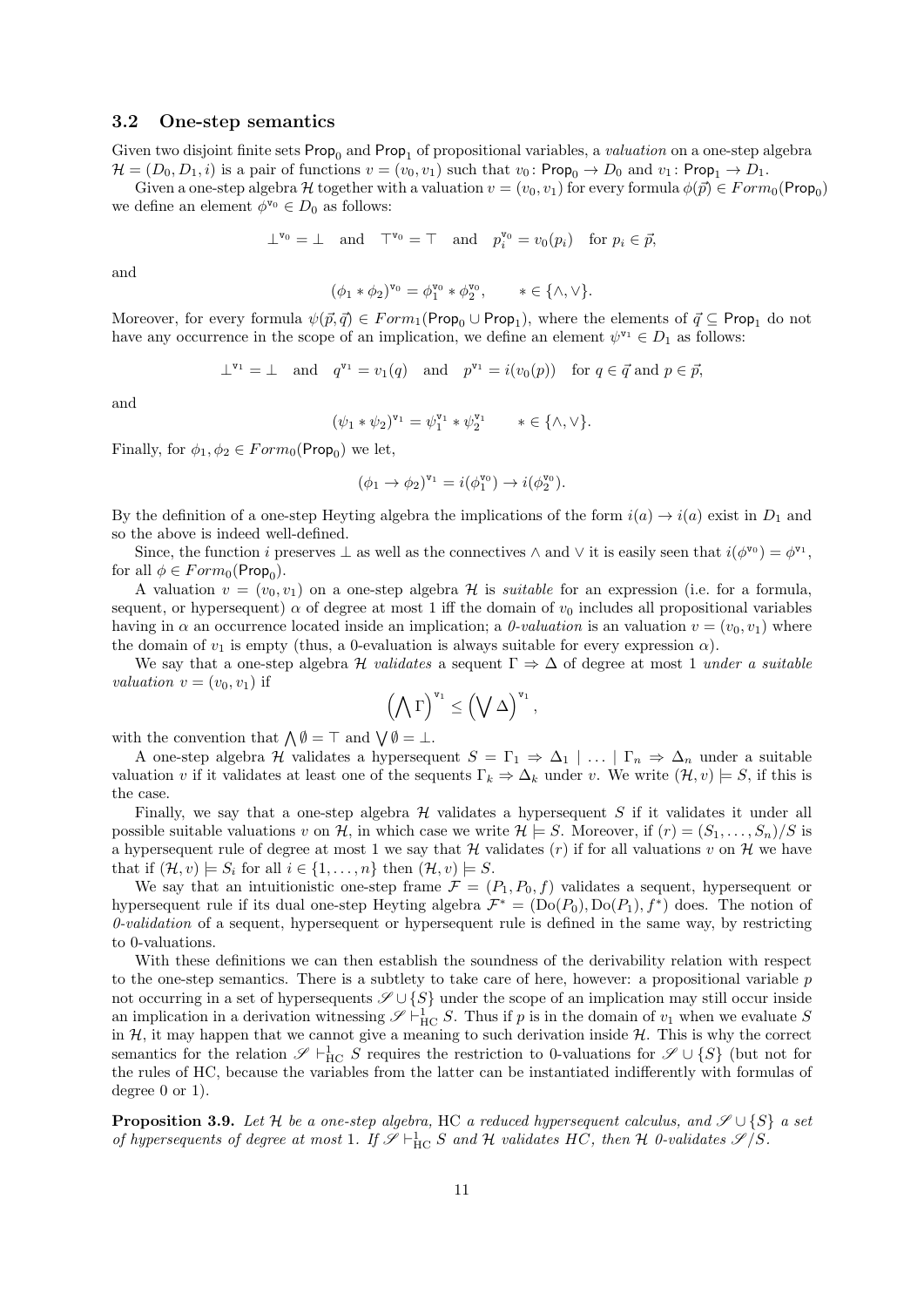*Proof.* By induction on the length of a derivation witnessing  $\mathscr{S} \vdash_{\text{HC}}^1 S$  (notice that we can assume that in such derivation only propositional variables occurring in  $\mathscr{S}/S$  occur, because extra variables can be replaced by, say,  $\top$ ).  $\Box$ 

If  $(g_0, g_1): \mathcal{H} \to \mathcal{H}'$  is a one-step homomorphism such that both  $g_0$  and  $g_1$  are injective then we say that  $(g_0, g_1)$  is an embedding. The following lemma shows that the embeddings between one-step Heyting algebras preserve validity.

**Lemma 3.10.** Let  $(g_0, g_1)$ :  $\mathcal{H} \to \mathcal{H}'$  be an embedding of one-step algebras. If  $v = (v_0, v_1)$  and  $v' =$  $(v'_0, v'_1)$  are valuations on H and H', respectively, such that  $v'_0(p) = g_0(v_0(p))$  and  $v'_1(q) = g_1(v_1(p))$ , for all  $p \in \text{Prop}_0$  and  $q \in \text{Prop}_1$ , then for any hypersequent rule (r) of degree at most 1 we have that  $(\mathcal{H}, v)$ validates  $(r)$  iff  $(\mathcal{H}', v')$  validates  $(r)$ .

*Proof.* It suffices to show that for all formulas  $\phi, \psi \in Form_1(\text{Prop}_0 \cup \text{Prop}_1)$ 

$$
\phi^{\mathbf{v}_1} \le \psi^{\mathbf{v}_1} \iff \phi^{\mathbf{v}'_1} \le \psi^{\mathbf{v}'_1} \tag{3}
$$

Since  $(g_0, g_1)$  is a map of one-step algebras an easy inductive argument shows that the assumption  $v'_0(p) = g(v_0(p))$  and  $v'_1(q) = g_1(v_1(p))$  for all  $p \in \text{Prop}_0, q \in \text{Prop}_1$  implies that  $\phi^{v'_1} = g_1(\phi^{v_1})$  for all  $\phi \in Form_1(Prop_0 \cup Prop_1)$ . From this (3) readily follows as any injective lattice homomorphism will necessarily be both order-preserving and order-reflecting.  $\Box$ 

In particular, we have that if  $\mathcal{H}'$  is a one-step Heyting algebra validating HC and  $\mathcal{H}$  embeds into  $\mathcal{H}'$ then  $H$  validates HC as well.

We wish to establish an algebraic completeness result of  $\vdash^1$  with respect to one-step Heyting algebras.

**Proposition 3.11.** Let  $\mathscr{S} \cup \{S\}$  be a finite set of hypersequents of implicational degree at most 1, and let HC be a (reduced) hypersequent calculus. If all one-step Heyting algebras validating HC 0-validate the hypersequent rule  $\mathscr{S}/S$  then  $\mathscr{S} \vdash^1_{\text{HC}} S$ .

*Proof.* Let  $\mathscr{S} \cup \{S\}$  be a finite set of hypersequents of degree at most 1 such that  $\mathscr{S} \nvDash_{HC} S$ . We then construct a one-step Heyting algebra algebra  $\mathcal{LT}_{HC}(\mathscr{S}, S)$  validating HC. Moreover, under some 0-valuation  $\mathcal{LT}_{HC}(\mathscr{S}, S)$  will validate  $\mathscr{S}$  and refute S. This is completely similar to the construction found in the proof of Proposition 2.6. As before we let Prop be the set of propositional letters occurring in  $\mathscr{S} \cup \{S\}$  and let  $\widetilde{\mathscr{S}}$  be a maximal set of hypersequents, based on  $Form(Prop)$ , containing  $\mathscr{S}$  such that  $\mathscr{I}\not\vdash_{\text{HC}}^1 S$ . We then have that if  $s_1,\ldots,s_n$  are sequents of degree at most 1

$$
\widetilde{\mathscr{S}} \vdash_{\mathrm{HC}}^1 s_1 \mid \ldots \mid s_n \mid S \implies \widetilde{\mathscr{S}} \vdash_{\mathrm{HC}}^1 s_i \text{ for some } i \leq n. \tag{4}
$$

Letting  $D_k$  be the set of equivalence classes of formulas of degree at most k, for  $k = 0, 1$ , of the equivalence relation

$$
\phi \approx \psi \text{ iff } \Rightarrow \phi \leftrightarrow \psi \in \widetilde{\mathscr{S}},
$$

we obtain a (finite conservative) one-step Heyting algebra  $\mathcal{LT}_{HC}(\mathcal{S}, S) := (D_0, D_1, i)$  where  $i: D_0 \to D_1$ is the evident inclusion. From (4) we see that  $\mathcal{LT}_{HC}(\mathscr{S}, S)$  validates HC and moreover that under the valuation v on  $\mathcal{LT}_{HC}(\mathscr{S}, S)$  determined by sending propositional variables to the corresponding equivalence classes in  $D_0$ ,<sup>5</sup> we have that  $(\mathcal{LT}_{HC}(\mathscr{S}, S), v) \models \mathscr{S}$  but  $(\mathcal{LT}_{HC}(\mathscr{S}, S), v) \not\models S$ .  $\Box$ 

Note that since there is only finitely many formulas of degree at most 1 when Prop is finite, the onestep algebra  $\mathcal{LT}_{HC}(\mathscr{S}, S)$  obtain in the proof of Proposition 3.11 is in fact a finite conservative one-step Heyting algebra.

 $^5\rm{Notice}$  that this is a 0-valuation.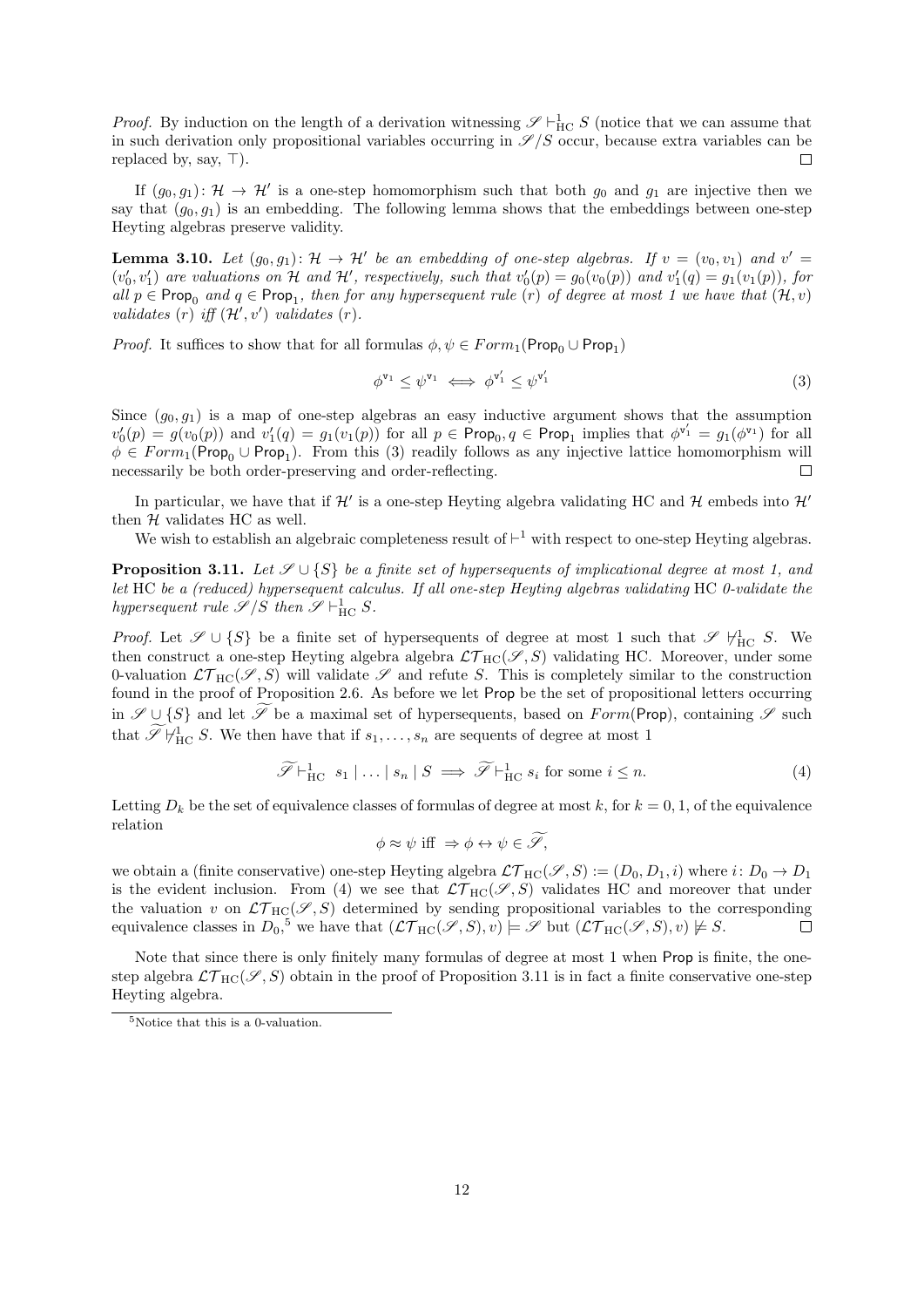## 4 Characterizing the bounded proof property

Given a finite conservative one-step Heyting algebra  $\mathcal{H} = (D_0, D_1, i)$  we will define the *diagram* associated to  $H$ . This construction is analogous to the diagrams of a finite conservative one-step modal algebra from [10]. In fact they are a two-sorted version of the diagrams know from model theory [15].

We introduce a set of propositional variables  $\mathsf{Prop}_{0}^{\mathcal{H}} = \{p_a : a \in D_0\}.$  Then by the conservativity of H it follows that for each  $a \in D_1$  there exists a formula  $\theta_a \in Form_1(\mathsf{P}_H)$  such that  $\theta_b^{\mathsf{v}_1} = b$ , where v is the natural 0-valuation on H given by  $v_0(p_a) = a$ . In particular, we have that  $\theta_{i(a)} = p_a$  for all  $a \in D_0$ . Now let

$$
\mathscr{S}_{\mathcal{H}}^{0} := \{ p_{a \wedge b} \Rightarrow p_a \wedge p_b, \ p_a \wedge p_b \Rightarrow p_{a \wedge b} : a, b \in D_0 \}
$$
  

$$
\cup \{ p_{a \vee b} \Rightarrow p_a \vee p_b, \ p_a \vee p_b \Rightarrow p_{a \vee b} : a, b \in D_0 \}
$$
  

$$
\cup \{ p_{\perp} \Rightarrow \bot, \ \bot \Rightarrow p_{\perp} \}, \cup \{ p_{\top} \Rightarrow \top, \ \top \Rightarrow p_{\top} \},
$$

and

$$
\mathcal{S}_{\mathcal{H}}^{1} := \{ \theta_{a \wedge b} \Rightarrow \theta_{a} \wedge \theta_{b}, \ \theta_{a} \wedge \theta_{b} \Rightarrow \theta_{a \wedge b} : a, b \in D_{1} \}
$$
  

$$
\cup \{ \theta_{a \vee b} \Rightarrow \theta_{a} \vee \theta_{b}, \ \theta_{a} \vee \theta_{b} \Rightarrow \theta_{a \vee b} : a, b \in D_{1} \}
$$
  

$$
\cup \{ \theta_{i(a) \rightarrow i(b)} \Rightarrow \theta_{i(a)} \rightarrow \theta_{i(b)}, \ \theta_{i(a)} \rightarrow \theta_{i(b)} \Rightarrow \theta_{i(a) \rightarrow i(b)} : a, b \in D_{0} \}
$$

We then define the *positive diagram of* H to be  $\mathscr{S}_{\mathcal{H}} \coloneqq \mathscr{S}_{\mathcal{H}}^0 \cup \mathscr{S}_{\mathcal{H}}^1$ .

For each  $a, b \in D_1$  we let  $s_{ab}$  be the sequent  $\theta_a \Rightarrow \theta_b$  if  $a \not\leq b$  and the empty sequent if  $a \leq b$ . We then define the *negative diagram* of  $H$  to be the hypersequent

$$
S_{\mathcal{H}} \coloneqq \{s_{ab} \colon a, b \in D_1\}.
$$

Definition 4.1. By the *diagram* of a finite conservative one-step Heyting algebra we will understand the hypersequent rule  $\mathscr{S}_{\mathcal{H}}/S_{\mathcal{H}}$ .

We say that a step algebra  $\mathcal{H}'$  refutes a diagram  $\mathscr{S}_{\mathcal{H}}/S_{\mathcal{H}}$  under a 0-valuation v if  $(\mathcal{H}',v) \models \mathscr{S}_{\mathcal{H}}$  but  $(\mathcal{H}', v) \not\models S_{\mathcal{H}}.$ 

The following proposition shows why we are interested in diagrams.

**Proposition 4.2.** Let  $\mathcal{H} = (D_0, D_1, i)$  and  $\mathcal{H}' = (D'_0, D'_1, i')$  be one-step Heyting algebras with  $\mathcal{H}$  finite and conservative. Then the following are equivalent:

- 1. There exists a one-step embedding from  $H$  into  $H'$ ;
- 2. There exists a 0-valuation v on  $\mathcal{H}'$  such that  $(\mathcal{H}', v')$  refutes the diagram of  $\mathcal{H}$ .

*Proof.* First assume that there exists a one-step embedding  $(g_0, g_1): \mathcal{H} \to \mathcal{H}'$ . We then define a 0valuation  $v' = (v'_0, v'_1)$  on  $\mathcal{H}'$  by  $v_0(p_a) = g_0(a)$ . Then as  $\mathcal{H}$  evidently refutes its own diagram under the natural valuation  $v_0(p_a) = a$  it immediately follows from Lemma 3.10 that  $(\mathcal{H}', v')$  refutes  $\mathscr{S}_{\mathcal{H}}/S_{\mathcal{H}}$  as well.

Conversely if there exists a 0-valuation  $v' = (v'_0, v'_1)$  on  $\mathcal{H}'$  such that  $(\mathcal{H}', v')$  refutes the diagram of H, then we claim that defining  $(g_0, g_1): \mathcal{H} \to \mathcal{H}'$  by

$$
g_0(a) = v'_0(p_a)
$$
 and  $g_1(b) = \theta_b^{v'_1}$ ,

yields an embedding of one-step algebras.

First of all since  $\mathcal H$  is conservative the function  $g_1$  is well-defined, and because i' is an injection and  $(\mathcal{H}', v') \models \mathscr{S}_{\mathcal{H}}^0$  we see that  $g_0$  must be a bounded lattice homomorphism. Since  $(\mathcal{H}', v')$  also validates  $\mathscr{S}_\mathcal{H}^1$  we see that  $g_1$  is a bounded lattice homomorphism as well.

Now to see that  $i' \circ g_0 = g_1 \circ i$  we simply observe that for all  $a \in D_0$ 

$$
i(g_0(a)) = i(v'_0(p_a)) = p_a^{v'_1} = \theta_{i(a)}^{v'_1} = g_1(i(a)).
$$

From the assumption that  $(\mathcal{H}', v')$  does not validate any of the sequents  $\theta_a \Rightarrow \theta_b$  when  $a \not\leq b$  it immediately follows that  $g_1$  is an injection. So as i is an injection we must have that  $g_0$ , being the first component of the injection  $g_1 \circ i$ , is an injection as well.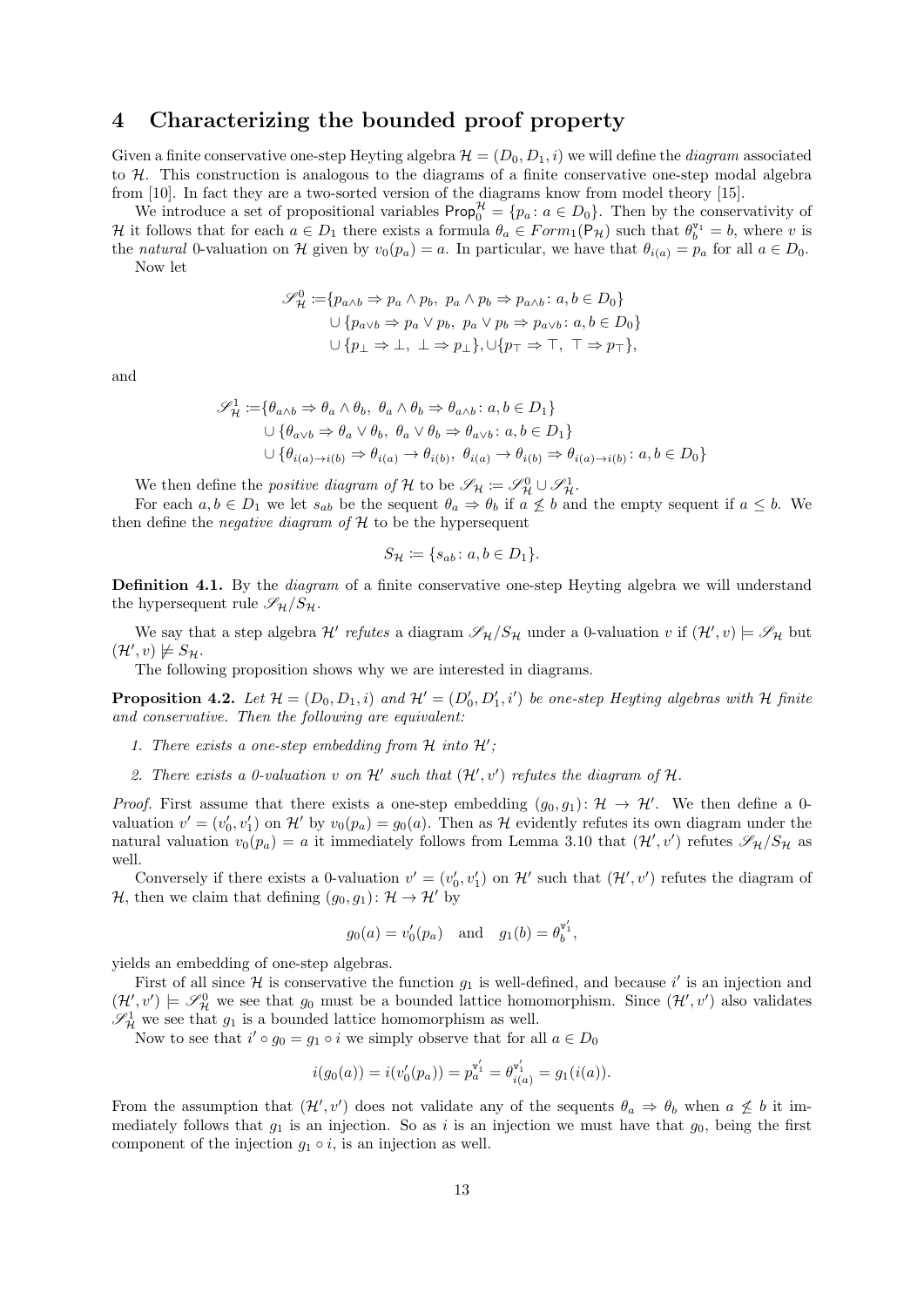Finally because  $(\mathcal{H}', v')$  validates all sequents of the form  $\theta_{i(a)\to i(b)} \Rightarrow \theta_{i(a)} \to \theta_{i(b)}$  and  $\theta_{i(a)} \to$  $\theta_{i(b)} \Rightarrow \theta_{i(a) \to i(b)}$  we have that

$$
g_1(i(a) \to i(a)) = i'(g_0(a)) \to i'(g_0(b)),
$$

and so we can conclude that  $(g_0, g_1)$  is indeed an embedding of one-step algebras.

Definition 4.3. A class K of one-step Heyting algebras (or one-step intuitionistic one-step frames) has the extension property if all members of K have a one-step extensions also belonging to K.

**Lemma 4.4.** Let HC be a hypersequent calculus and let  $Con_{\omega}^{Alg}(\text{HC})$  be the class of finite conservative one-step Heyting algebras validating HC. If every  $\mathcal{H} \in Con_{\omega}^{Alg}(\mathrm{HC})$  embeds into some standard Heyting algebra validating HC then the class  $Con_{\omega}^{Alg}(\text{HC})$  has the extension property.

*Proof.* Let  $\mathcal{H} = (D_0, D_1, i)$  be a finite (conservative) one-step Heyting algebra and suppose that there exists an embedding  $(g_0, g_1): \mathcal{H} \to \mathfrak{A}$  into some Heyting algebra  $\mathfrak A$  validating HC. Letting A be the bounded lattice reduct of  $\mathfrak{A}$ , we see that  $\mathcal{H}'' = (D_1, A, g_1)$  is a one-step algebra validating HC and extending H.

To obtain a finite conservative one-step Heyting algebra validating HC and extending  $H$  let  $D_2$  be the bounded distributive sublattice of A generated by the set  $\{g_1(a) \to g_1(b) : a, b \in D_1\}$ . As the variety of bounded distributive lattices is locally finite  $D_2$  is finite. Moreover, we have  $g_1[D_1] \subseteq D_2$ . Therefore,  $\mathcal{H} = (D_1, D_2, g_1)$  will be a finite conservative one-step algebra validating HC and extending  $\mathcal{H}$ .  $\Box$ 

Theorem 4.5. Let HC be a (reduced) hypersequent calculus. Then the following are equivalent:

- 1. The calculus HC has the bounded proof property;
- 2. The class of finite conservative one-step Heyting algebras validating HC has the extension property;
- 3. The class of finite conservative intuitionistic one-step frames validating HC has the extension property.

Proof. That item 2 and 3 are equivalent is an immediate consequence of the dual equivalence between the categories  $\mathsf{OSHA}^\mathrm{cons}_\omega$  and  $\mathsf{IOSFrm}^\mathrm{cons}_\omega$ .

To see that item 1 implies item 2 let  $H$  be a finite conservative one-step Heyting algebra validating HC. Since H refutes its own diagram  $\mathscr{S}_H/S_H$  we obtain from Proposition 3.9 that  $\mathscr{S}_H H_{\text{HC}}^1 S_H$ . Therefore, if HC enjoys the bounded proof property it follows that  $\mathscr{S}_{\mathcal{H}}\nvdash_{HC} S_{\mathcal{H}}$ . By algebraic completeness we must have a Heyting algebra  $\mathfrak A$  validating HC and refuting  $\mathscr S_{\mathcal H}/S_{\mathcal H}$ . But then by Proposition 4.2 there exists embedding  $(g_0, g_1): \mathcal{H} \to \mathfrak{A}$  and so by Lemma 4.4 we may conclude that the class of finite conservative Heyting algebras validating HC has the extension property.

Finally, to see that item 2 implies item 1 let  $\mathscr{S} \cup \{S\}$  be a finite set of hypersequents of implicational degree at most 1 such that  $\mathscr{S} \not\vdash_{\text{HC}}^1 S$ . By Proposition 2.9 it then suffices to show that  $\mathscr{S} \not\vdash_{\text{HC}} S$ .

Let  $\mathcal{H}_0 = (D_0, D_1, i_0)$  be the finite conservative one-step Heyting algebra  $\mathcal{LT}_{HC}(\mathscr{S}, S)$  constructed in the proof of Proposition 3.11. Moreover, let  $v^0$  be a 0-valuation on  $\mathcal{H}_0$  such that  $(\mathcal{H}_0, v^0) \models \mathscr{S}$ but  $(\mathcal{H}_0, v^0) \not\models S$ . If the class of finite conservative one-step algebras validating HC has the extension property then we have a one-step extension in form of a finite conservative one-step Heyting algebra  $\mathcal{H}_1=(D_1,D_2,i_1)$  validating HC. Moreover,  $i_0,i_1$  induce a 0-valuation  $v^1$  on  $\mathcal{H}_1$  under which  $\mathscr S$  is valid but  $S$  it not. In this way we obtain a chain

$$
D_0 \xrightarrow{i_0} D_1 \xrightarrow{i_1} \dots \xrightarrow{i_{n-1}} D_{n-1} \xrightarrow{i_n} D_n \xrightarrow{i_{n+1}} \dots
$$

of Heyting algebras in the category  $bDL_{\omega}$ , with the property that

$$
i_{n+1}(i_n(a) \to_{n+1} i_n(b)) = i_{n+1}(i_n(a)) \to_{n+2} i_{n+1}(i_n(b)).
$$

Consequently taking the colimit of the above diagram, in the category  $bDL_\omega$ , we obtain a Heyting algebra A with Heyting implication

$$
[a] \to [b] := [i_{n,k+1}(a) \to_{k+2} i_{m,k+1}(b)], \quad k = \max\{n, m\},\
$$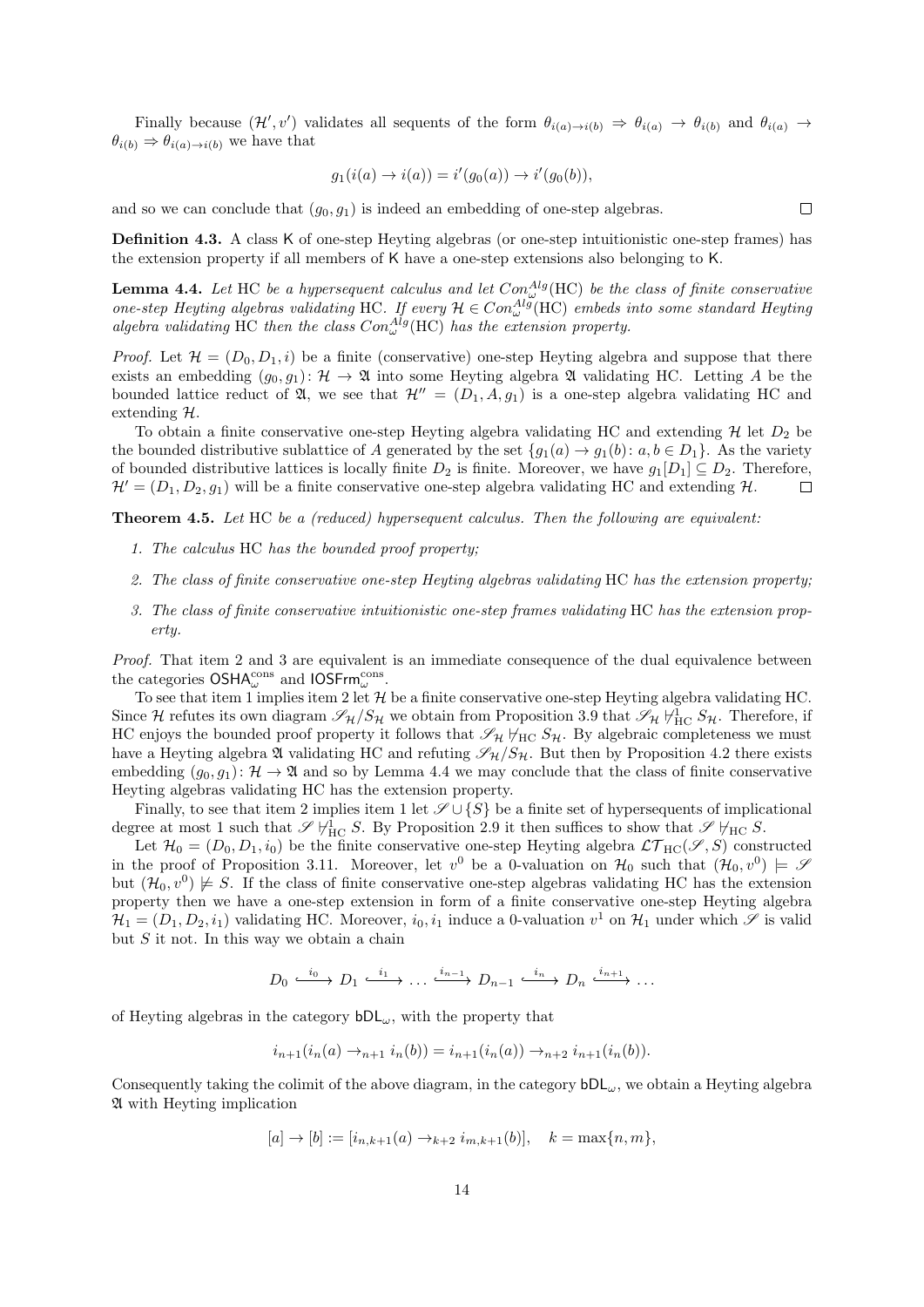for  $a \in D_n$  and  $b \in D_m$  and  $i_{n,k} : D_n \to D_k$  the evident map for  $n \leq k$ .

It is then easy to see that  $\mathfrak A$  must validate HC and moreover that the 0-valuations  $v^n$  on  $\mathcal H_n$  induces a valuation v on  $\mathfrak A$  which by the injectivity of the  $i_n$ 's is such that  $(\mathfrak A, v) \models \mathscr S$  and  $(\mathfrak A, v) \not\models S$ . We may therefore conclude that  $\mathscr{S} \not\models_{\text{HC}} S$ .  $\Box$ 

In concrete cases it is not so easy to work with one-step extensions of frames. However, assuming the finite model property we obtain a version of Theorem 4.5 which avoids the concept of one-step extensions altogether.

**Definition 4.6.** We say that a hypersequent calculus HC has the *(global) finite model property* if for each set  $\mathscr{S} \cup \{S\}$  of hypersequents,  $\mathscr{S} \nvdash_{HC} S$  iff there exists a finite Heyting algebra  $\mathfrak A$  validating HC and a valuation v on  $\mathfrak A$  such that  $(\mathfrak A, v)$  validates all the hypersequents from  $\mathscr S$  but not the hypersequent S.

**Proposition 4.7.** A hypersequent calculus HC has the finite model property iff for each set  $\mathscr{S} \cup \{S\}$ of hypersequents,  $\mathscr{S} \nvDash_{HC} S$  iff there exists a finite intuitionistic Kripke frame  $\mathfrak{F}$  validating HC and a valuation v on  $\mathfrak{F}$  such that  $(\mathfrak{F}, v)$  validates all the hypersequents from  $\mathscr{S}$  but not the hypersequent S.

Proof. Immediate by the duality between finite Heyting algebras and finite intuitionistic Kripke frames.  $\Box$ 

Lemma 4.8. Let HC be a hypersequent calculus. Then HC has the finite model property iff if for each set  $\mathscr{S} \cup \{S\}$  of hypersequents of degree at most 1,  $\mathscr{S}$   $\forall$ HC S iff there exists a finite Heyting algebra  $\mathfrak A$  together with a valuation v such  $(\mathfrak A, v)$  validates HC and all the hypersequents from  $\mathscr S$  but not the hypersequent S.

*Proof.* The statement follows from the fact that given  $S$ , S it is possible to produce  $S'$ , S' having degree at most 1, such that for every Heyting algebra  $\mathfrak A$  validating HC (finite or not) we have that  $\mathfrak A$  validates  $\mathscr{S}/S$  iff it validates  $\mathscr{S}'/S'$  (thus, in particular,  $\mathscr{S} \vdash_{HC} S$  iff  $\mathscr{S}' \vdash_{HC} S'$  by Proposition 2.8). In order to build  $\mathscr{S}', S'$  out of  $\mathscr{S}, S$ , we just need to abstract out implicative subformulas with fresh propositional variables (we have already applied this procedure e.g. in the proof of Propositions 2.9 and 2.10).  $\Box$ 

Theorem 4.9. Let HC be a (reduced) hypersequent calculus. Then the following are equivalent:

- 1. The calculus HC has the bounded proof property and the finite model property;
- 2. Each finite conservative one-step algebra H validating HC embeds into some finite Heyting algebra validating HC;
- 3. Each finite conservative intuitionistic one-step frame  $\mathcal F$  validating HC is the relative open image of some finite intuitionistic Kripke frame validating HC.

Proof. As in the proof of Theorem 4.5 it is immediate that item 2 and item 3 are equivalent.

To see that item 1 implies item 2 we observe that if  $H$  is a finite conservative one-step Heyting algebra validating HC then as  $H$  refutes its diagram  $\mathscr{S}_{H}/S_{H}$  we must have that  $\mathscr{S}_{H} \vdash_{HC}^{1} S_{H}$  by Proposition 3.9. Consequently it follows from the assumption that HC has the bounded proof property that  $\mathscr{S}_{\mathcal{H}}\not\vdash_{\mathrm{HC}} S_{\mathcal{H}}$ and therefore as HC has the finite model property we obtain a finite Heyting algebra  $\mathfrak A$  which validates HC and refutes the diagram  $\mathscr{S}_{\mathcal{H}}/S_{\mathcal{H}}$ . By Proposition 4.2 it then follows that H embeds into  $\mathfrak{A}$ .

Conversely to see that item 2 implies item 1 we first note that by Theorem 4.5 item 2 implies that HC enjoys the bounded proof property. To see that it also enjoys the finite model property it suffices, by Lemma 4.8, to consider finite set of hypersequents  $\mathscr{S} \cup \{S\}$  of degree at most 1. Given such a set  $\mathscr{S} \cup \{S\}$  with the property that  $\mathscr{S} \not\models_{HC} S$  let H be the finite conservative one-step algebra  $\mathcal{LT}_{HC}(\mathscr{S}, S)$ as constructed in the proof of Proposition 3.11. Then by assumption we have a finite Heyting algebra  $\mathfrak A$  validating HC such that  $\mathcal H$  embeds into  $\mathfrak A$ , and this embedding induces a valuation on  $\mathfrak A$  under which  $\mathscr S$  is valid but S is not.  $\Box$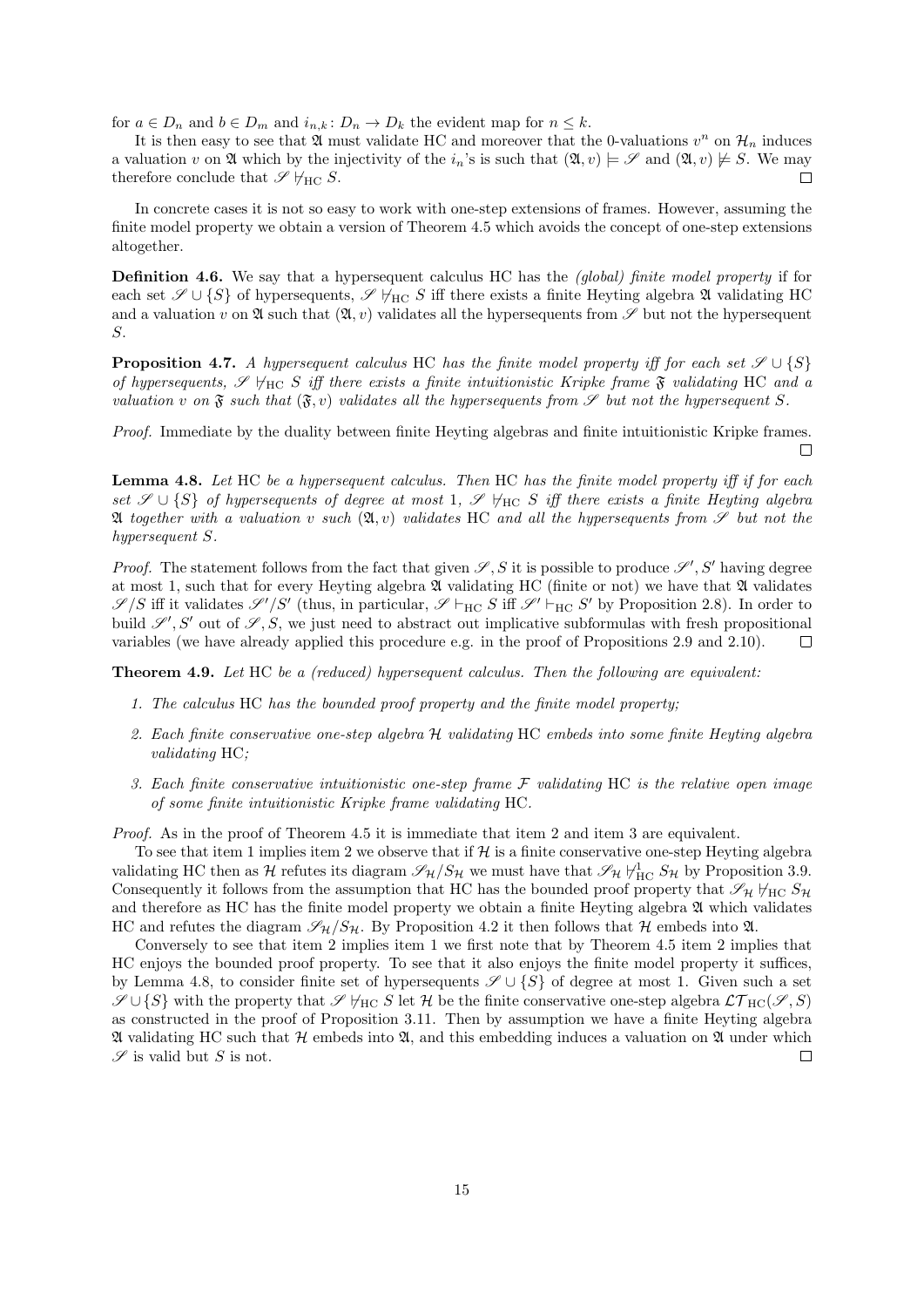## 5 Examples

In this section we provide a number of examples showing how to use the methods developed above to determine whether or not a given sequent or hypersequent calculus enjoys the bounded proof property.

We warn the reader that as we base the duality between one-step Heyting algebras and intuitionistic one-step frames on the downset functor Do:  $Pos_{\omega}^{open} \to HA_{\omega}$  the partial order on Kripke frames may be the opposite of what the reader is familiar with.

It is possible to adapt the algorithmic correspondence theory for intuitionistic logic (see e.g., [21]) to the framework of one-step semantics for hypersequent rules. However, as the examples we will be considering here are rather simple we will derive the correspondence results we need manually.

Finally, we would like to mention the following result<sup>6</sup> due to Ciabattoni, Galatos and Terui:

**Theorem 5.1** ([18]). There is an effective procedure which given an axiom  $\phi$  belonging to the level  $\mathcal{P}_3$  of the substructural hierarchy produces a finite set of structural hypersequent rules  $\mathcal{R}_{\phi}$  such that when added to the hypersequent version of LJ yields a hypersequent calculus for  $IPC + \phi$  enjoying cut-elimination and the subformula property.

The hypersequent calculi obtained by this procedure evidently have the bounded proof property. Thus in order to obtain truly novel results of a positive nature using Theorem 4.5 and 4.9 it will be necessary to consider axioms at the level  $\mathcal{N}_3$  of the substructrual hierarchy [18]. Since all intermediate logics are axiomatizable by canonical formulas [38] which belong to the level  $\mathcal{N}_3$  over **IPC** the substructural hierarchy collapses at this level<sup>7</sup>.

#### 5.1 Calculi for LC

The intermediate logic LC, known as the Gödel-Dummett logic is obtained by adding the axiom ( $p \rightarrow$  $q \vee (q \rightarrow p)$  to a Hilbert-style presentation of **IPC**. Using our methods we show that the sequent calculus obtained by adding the rule

$$
\overline{\Rightarrow (\phi \rightarrow \psi) \vee (\psi \rightarrow \phi)} \ (r_{LC})
$$

does not enjoy the bounded proof property.

**Proposition 5.2.** A intuitionistic one-step frame  $(P_1, P_0, f)$  validates the rule  $(r_{LC})$  iff

$$
\forall a, b, b' \in P_1 \ (b \le a \ \& \ b' \le a \implies (f(b) \le f(b') \ \ or \ f(b') \le f(b))).
$$

Proof. Straightforward.

To see that adding the rule  $(r_{LC})$  does not yield a sequent calculus with the bounded proof property, consider the one-step frame  $\mathcal{F} = (P_1, P_0, f)$  presented as:



That is,  $P_1$  is a 2-fork and  $P_0$  is a 3-chain. The function f is the obvious map given by  $a_i \mapsto c_i$  for  $i \in \{0, 1, 2\}$ . This is easily seen to be a finite conservative one-step frame validating the rule  $(r_{LC})$ . Now suppose towards a contradiction that F has a one-step extension, say  $\mathcal{F}' = (P_2, P_1, g)$ . As f is bijective it follows from the assumption that q is f-open that q must be an open map. Therefore, we must have  $z_0, z_1, z_2 \in P_2$  with  $z_0, z_1 \leq z_2$ , such  $g(z_i) = a_i$  for  $i \in \{0, 1, 2\}$ . But this shows that  $\mathcal{F}'$  fails to validate the rule  $(r_{LC})$  and consequently that F does not have any one-step extension validating  $(r_{LC})$ .

Thus, by Theorem 4.5, we see that the hypersequent calculus obtained by adding the rule  $(r_{LC})$  does not have the bounded proof property.

However, we know from [3] that adding the so-called communication rule



 $^6{\rm In}$  fact it holds more generally for Full Lambek calculus with exchange  ${\bf FL}_e.$ 

<sup>&</sup>lt;sup>7</sup>Rather surprisingly this is also the case for  $FL_e$  as recently established in [30].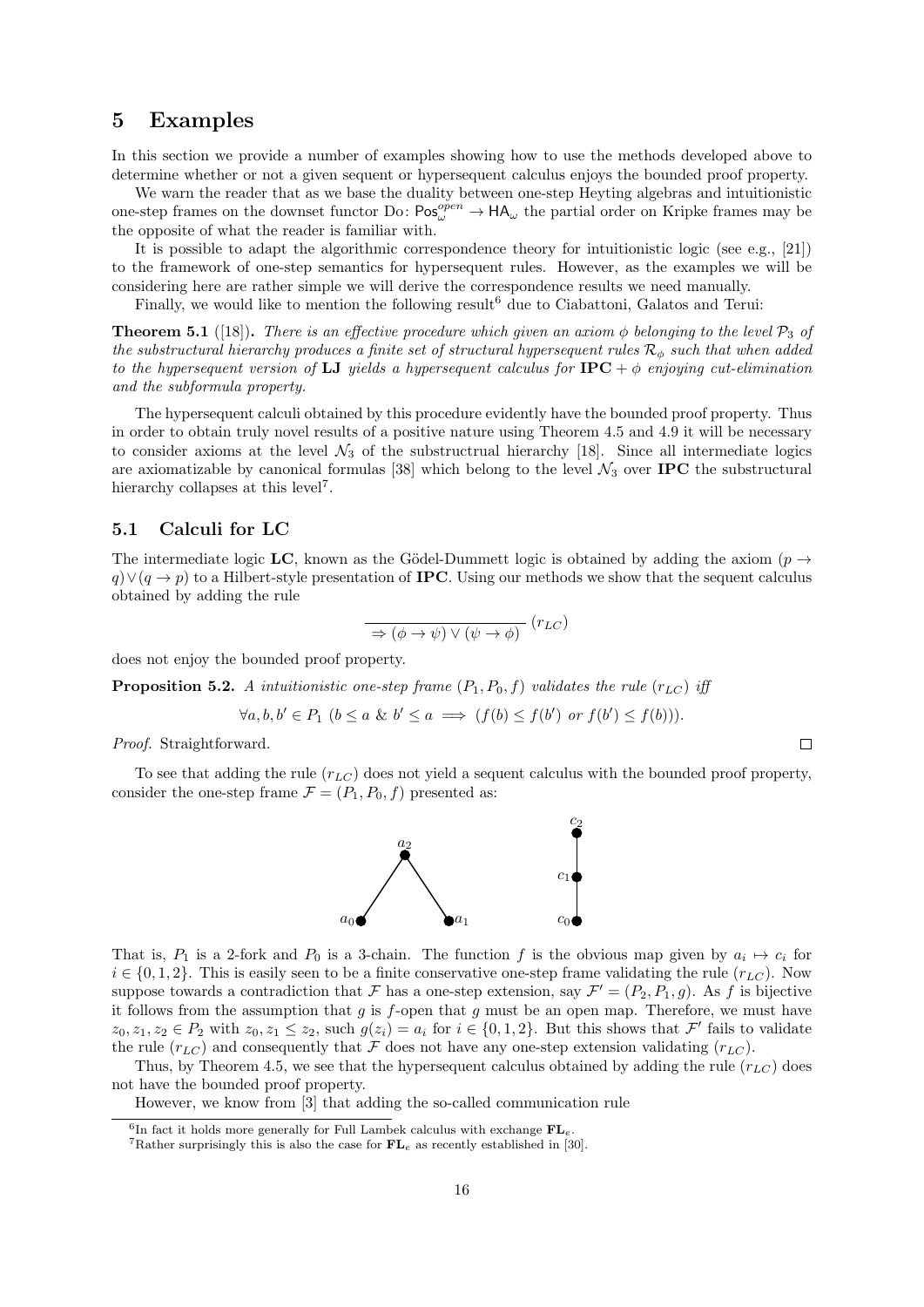$$
\frac{G \mid \Gamma_1, \Gamma'_1 \Rightarrow \Pi \qquad G \mid \Gamma_2, \Gamma'_2 \Rightarrow \Pi'}{G \mid \Gamma_1, \Gamma_2 \Rightarrow \Pi \mid \Gamma'_1, \Gamma'_2 \Rightarrow \Pi'} \ (com)
$$

to the hypersequent version of LJ yields a hypersequent calculus for the logic LC which preserves cut-eliminability.

Since this rule is structural we see that whether or not an intuitionistic one-step frame  $(P_1, P_0, f)$ validates the rule (com) only depends on  $P_1$ . Consequently, it follows from Theorem 4.9 that the rule (com) enjoys the bounded proof property and the finite model property.

In fact, it is easy to see that an intuitionistic one-step frame  $(P_1, P_0, f)$  validates the rule (com) iff  $P_1$  is a linear order.

#### 5.2 Calculi for KC

Recall that the logic KC is obtained by adding the axiom  $\neg p \lor \neg \neg p$  to IPC. It is well-known that this is the logic of (finite) directed frames.

Now consider the rule

$$
\frac{\phi \land \psi \Rightarrow \bot}{\Rightarrow \neg \phi \lor \neg \psi} (r_{KC})
$$

**Proposition 5.3.** A step frame  $(P_1, P_0, f)$  validates the rule  $(r_{KC})$  iff

$$
\forall a, b_1, b_2 \in P_1 \ (b_1 \le a \ \& \ b_2 \le a \implies \exists c \in P_0 \ (c \le f(b_1) \ \& \ c \le f(b_2)).
$$

Proof. Straightforward.

Consider the one-step frame  $\mathcal{F} = (P_1, P_0, f)$  presented as



with f given by  $a_i \mapsto c_i$ . Then F is a finite conservative one-step frame validating the rule  $(r_{KC})$ . If  $P_2$ is a finite poset and  $g: P_2 \to P_1$  is a f-open surjection, then as f is a bijection the f-openness condition on g implies that g will be an open surjection and therefore, that for  $a \in f^{-1}(a_3)$  we have  $b, b' \le a$  such that  $g(b) = a_1$  and  $g(b') = a_2$ . But as  $\downarrow a_1$  and  $\downarrow a_2$  are disjoint we see that  $(P_2, P_1, g)$  will not validate the rule  $(r_{KC})$ , and thus F does not have any one-step extension validating  $(r_{KC})$ .

By Theorem 4.5, it then immediately follows that the calculus obtained by adding the rule  $(r_{KC})$ does not have the bounded proof property.

However, we know from [17] that adding the rule

$$
\frac{G \mid \Gamma, \Gamma' \Rightarrow}{G \mid \Gamma \Rightarrow \mid \Gamma' \Rightarrow} (lq)
$$

to a hypersequent version of LJ yields a hypersequent calculus for the logic KC, which enjoys cutelimination.

It is easy to verify that a finite intuitionistic one-step frame  $(P_1, P_0, f)$  validates the rule  $(lq)$  iff  $P_1$ satisfies

$$
a_1, a_2 \in P_1 \ \exists a \in P_1 \ (a \le a_1 \ \& \ a \le a_2).
$$

From this we obtain as an immediate consequence of Theorem 4.9 that the rule  $(lq)$  enjoys the bounded proof property and the finite model property.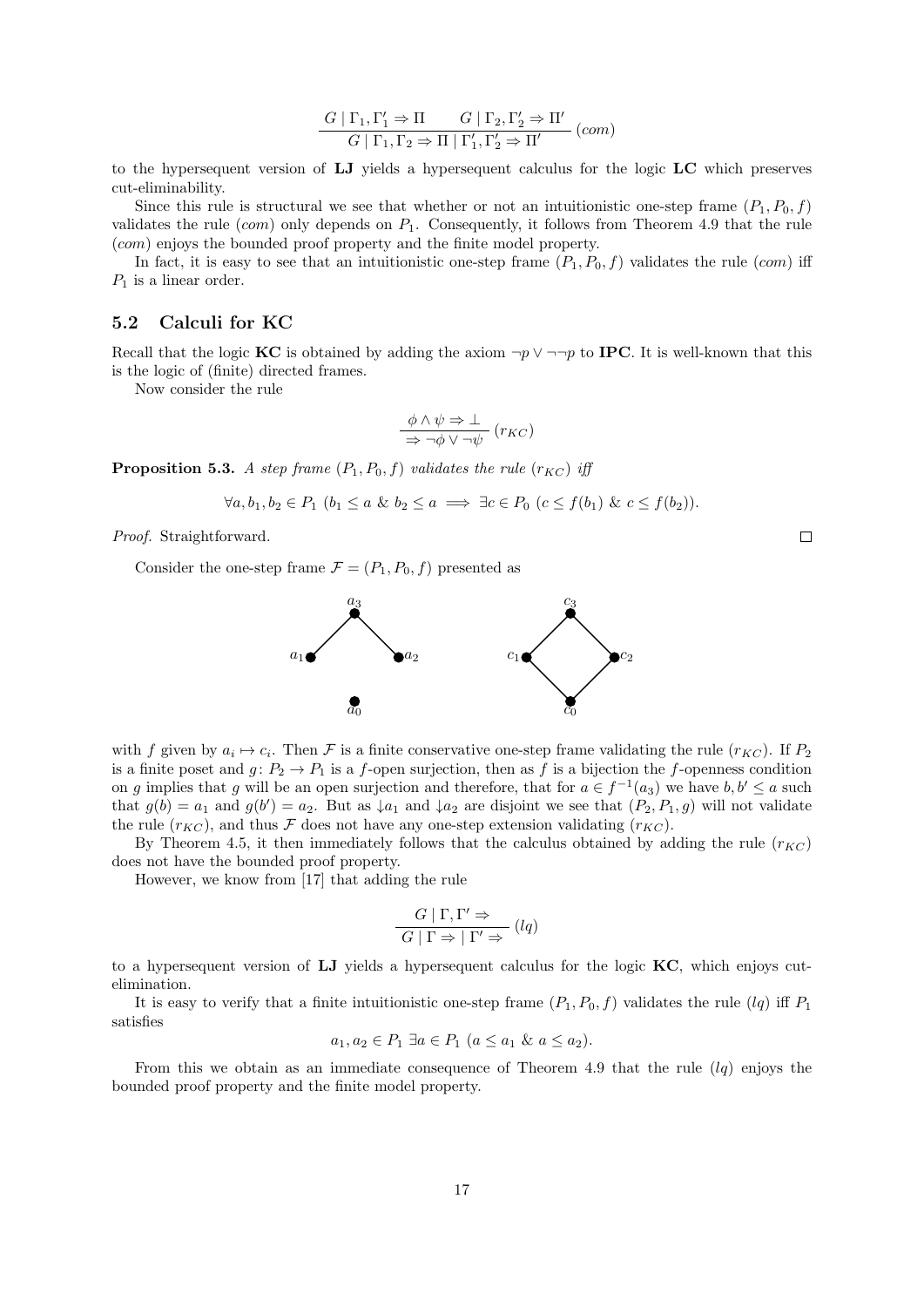#### 5.3 Calculi for  $BW_n$

Consider the logic  $BW_n$  obtained by adding the axiom

$$
\bigvee_{i=0}^{n} (p_i \to \bigvee_{j \neq i} p_j) \tag{bw_n}
$$

to **IPC**. It is well-known that a Kripke frame  $\mathfrak{F} = (W, \leq)$  validates by  $\mathfrak{h}_n$  iff

$$
\forall w, w_0, \ldots, w_n \ (w_0 \le w \ \& \ \ldots \ \& \ w_n \le w \implies \exists i, j \le n \ (i \neq j \ \& \ w_i \le w_j)).
$$

It follows that  $\mathbf{BW}_n$  is the logic of frames  $\mathfrak{F}$  such that every rooted subframe of  $\mathfrak{F}$  does not contain any anti-chains of more that  $n$  nodes.

**Proposition 5.4.** An intuitionistic one-step frame  $(P_1, P_0, f)$  validates the rule

$$
\overline{\rightarrow \mathbf{bw}_n} (r_{bw_n})
$$

iff

 $\forall a, a_0, \ldots, a_n \ (a_0 \leq a \ \& \ \ldots \ \& \ a_n \leq a \implies \exists i, j \leq n \ (i \neq j \ \& \ f(a_i) \leq f(a_j))$ .

Proof. Straightforward.

We show that adding the rule  $(r_{bw_n})$  does not yield a calculus with the bounded proof property. To see this let  $\mathcal{F} = (P_1, P_0, f)$  be the intuitionistic one-step frame presented as



with  $f(a) = c$  and  $f(a_i) = f(c_i)$ . This is evidently a finite conservative one-step frame and by the above proposition F validates  $(r_{bw_n})$ . Now if  $g: P_2 \to P_1$  is such that  $(P_2, P_1, g)$  is a finite conservative one-step frame we must have that g is open since f is an injection. Thus taking  $b \in g^{-1}(a)$  since  $a_i \leq g(b)$  for all  $i \in \{0, \ldots, n\}$ , we must have that there exists  $b_i \leq b$ , for  $i \in \{0, \ldots, n\}$  such that  $g(b_i) = a_i$ . But then we have that  $g(b_i) \not\leq g(b_j)$  when  $i \neq j$  and so  $(P_2, P_1, f)$  does not validate  $(r_{bw_n})$ . We therefore conclude that the class of finite conservative one-step frames validating  $(r_{bw_n})$  does not have the extension property and therefore by Theorem 4.5 adding the axiom  $(r_{bw_n})$  does not yield a calculus with the bounded proof property.

Of course as  $\mathbf{b}\mathbf{w}_n$  belongs to level  $\mathcal{P}_3$  this axiom may also be transformed into an equivalent structural hypersequent rule which preserves cut-eliminability when added to the hypersequent version of LJ see e.g. [16]. Once again, the bounded proof property for this structural rule easily follows from our results.

#### 5.4 Calculi for stable logics

Recall [4, 7] that an intermediate logic L is *stable* if for all subdirectly irreducible Heyting algebras  $\mathfrak{A}$ and B such that  $\mathfrak{A}$  is isomorphic to a bounded sublattice of B we have that  $\mathfrak{B} \models L$  implies that  $\mathfrak{A} \models L$ . Stable modal logics were defined in [6]. In [11, Thm. 5.3] it was proven that stable modal logics have multi-conclusion axiomatizations with the bounded proof property. We show that the same is the case for stable intermediate logics.

**Definition 5.5.** By the *stable canonical hypersequent rule*  $\eta(\mathfrak{A})$  *associated to a finite Heyting algebra*  $\mathfrak{A}$ we shall understand the hypersequent rule  $\mathscr{S}/S$  with

$$
\mathscr{S} := \{ p_{a \wedge b} \Rightarrow p_a; \ p_{a \wedge b} \Rightarrow p_b; \ p_a, p_b \Rightarrow p_{a \wedge b} : a, b \in A \} \cup
$$

$$
\{ p_{a \vee b} \Rightarrow p_a, p_b; \ p_a \Rightarrow p_{a \vee b}; \ p_b \Rightarrow p_{a \vee b} : a, b \in A \} \cup \{ p_\perp \Rightarrow ; \ \Rightarrow p_\top \}
$$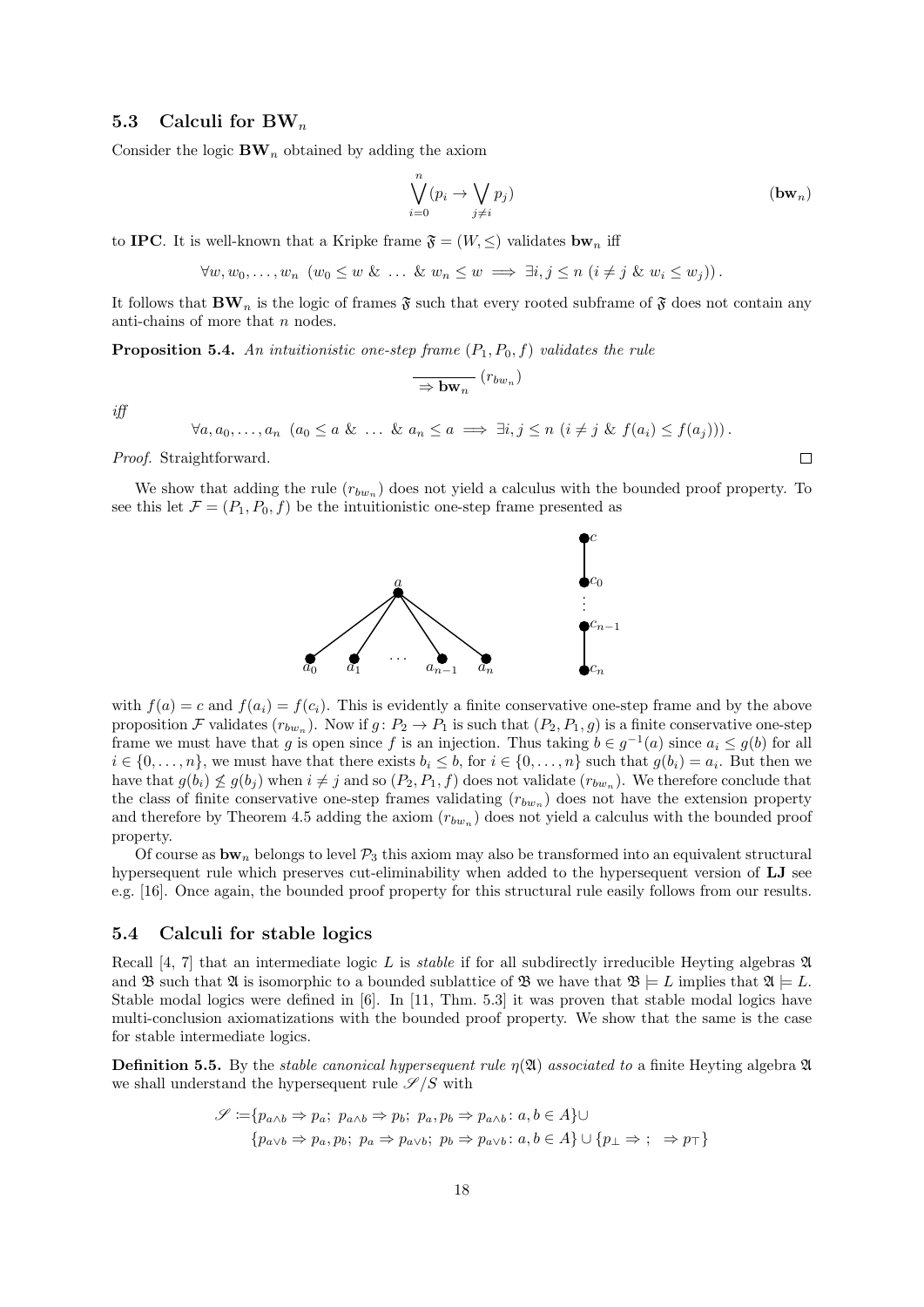and S the hypersequent consisting of the sequents  $p_a \Rightarrow p_b$  with a and b ranging over all  $a, b \in A$  such that  $a \nless b$ .

Notice that the rule  $\eta(\mathfrak{A})$  is obtain by applying invertible rules to the hypersequent rule  $\rho(\mathfrak{A})_H$ obtained from the stable multi-conclusion rule  $\rho(\mathfrak{A})$  as defined in [7, Def. 3.1]. Thus from the correspondence between multi-conclusion consequence relations and hypersequent calculi outlined in section 2.2 we obtain the following proposition as an immediate consequence of results of [7].

Proposition 5.6 ([7, Prop. 4.5, Thm. 5.3]). An intermediate logic is stable if and only if it is axiomatized by stable canonical hypersequent rules.

As hypersequent rules of the form  $\eta(\mathfrak{A})$  do not contain any propositional variables having an occurence under the scope of an implication we obtain that a finite conservative one-step algebra  $(D_0, D_1, i)$  validates  $\eta(\mathfrak{A})$  iff and only  $D_1$  does. The following theorem is then an easy consequence of Theorem 4.9.

Proposition 5.7. Let K be a class of finite Heyting algebras. Then the hypersequent calculus determined by the hypersequent rules  $(\eta(\mathfrak{A}))_{\mathfrak{A}\in\mathsf{K}}$  has the bounded proof property and the finite model property.

By [4, Thm. 6.13] this provides us with continuum many examples of intermediate logics with hypersequent calculi enjoying the bounded proof property and the finite model property. In particular, LC, KC and BW<sub>n</sub> for each  $n \in \omega$  discussed in the previous sections, are all stable logics.

Remark 5.8. We note that using the normal form representation given in [18] it is easy to see that each formula appearing at level  $\mathcal{P}_3$  of the substructural hierarchy is provably equivalent (over IPC) to an ONNILLI-formula [8]. Consequently, all formulas in the class  $\mathcal{P}_3$  axiomatize stable intermediate logics [8, Thm.  $5$ <sup>8</sup>. We are not aware of any definite examples of a stable logic not axiomatized by  $\mathcal{P}_3$ -axioms. That is, it is an open question whether or not all stable logics are axiomatizable by  $P_3$ -axioms. Furthermore, it is also unclear at the moment how the hypersequent rules obtained from  $P_3$ -axiomatizations via the above construction compare with hypersequent rules obtained via Theorem 5.1.

### 6 Conclusion and future work

We have shown how to transfer the techniques and results of [10, 11] from the setting of modal logic to the setting of intermediate logics. That is, we have established semantic criteria determining when a given hypersequent calculi for an intermediate logic enjoys a certain weakly analytic subformula property; namely the bounded proof property. Analogous to the modal case these criteria are based on extension properties of structures interpreting the degree 1 fragment of the language of IPC. Furthermore, we have tested these criteria on a number of examples and shown how to obtain hypersequent calculi with the bounded proof property for a large class of semantically specified intermediate logics viz. stable logics.

The results obtained in this paper suggest that the methodology introduced in [10] is fairly modular and that it may successfully be applied to obtain similar results for other non-classical logics. For instance we expect that in the case of intermediate logics it would also be possible to characterize (hyper)sequent calculi for which the maximal number of ∨-nestings is bounded. Moreover, we find it worth investigating if similar results can be obtained for substructural logics. That is, given a connective ∗ and a substructural logic L such that the  $*$ -free reduct is locally tabular over L can extension properties of appropriate onestep structures characterising the bounded proof property with respect to ∗ of (hyper)sequent calculi for extension of L?

Showing that a given calculus has the bounded proof property and the finite model property via the semantic characterization of Theorem 4.9 looks an automatizable task: one applies some version of algorithmic correspondence theory and then looks for the appropriate pattern in order to trasform one-step frames into Kripke frames. Experience shows that such patterns are classifiable, so that we feel that the relevant metateory of these logics should effectively be handled with the help of a proof assistant.

Complexity issues are still to be investigated: although the mere invocation of bounded proof property yields heavy (usually non-optimal) complexity bounds, there is still the possibility that semantic

<sup>&</sup>lt;sup>8</sup>Insidentaly, each formula appearing at level  $\mathcal{P}_2$  is provably equivalent to a NNIL-formula and thus  $\mathcal{P}_2$ -formulas axiomatize subframe logics [8].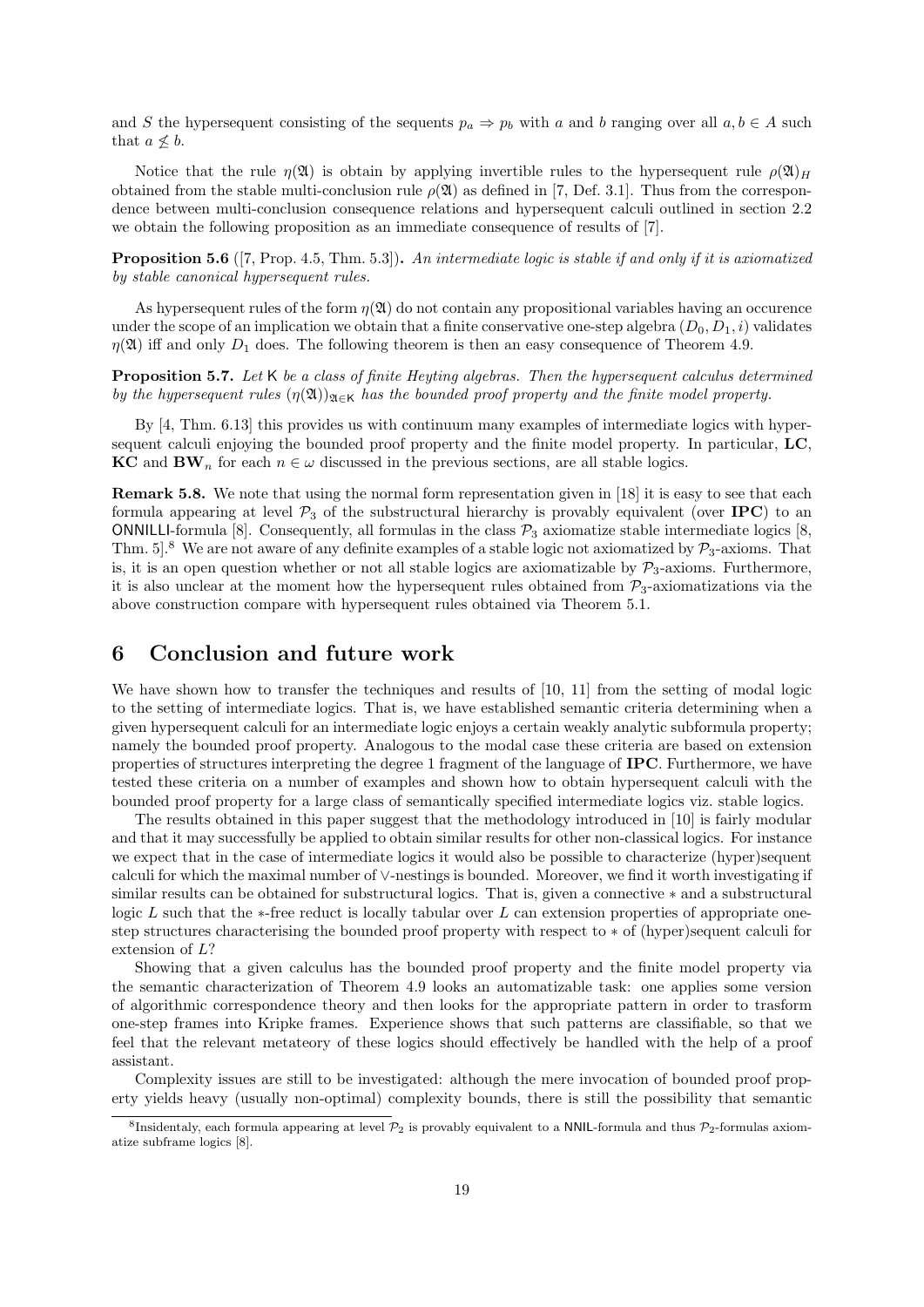constructions employed in this paper could give useful search bounds for sufficient classes of 'one-step' countermodels.

Finally, we point out yet another open question: is it possible to find a class Q of formulas extending  $P_3$  and an effective procedure, similar to the one found in [18], yielding for each  $\phi \in \mathcal{Q}$  a set of (logical) hypersequent rules  $\mathcal{R}_{\phi}$  which determine a hypersequent calculus for **IPC** +  $\phi$  with the bounded proof property?

## References

- [1] S. Abramsky. A Cook's tour of the finitary non-well-founded sets. In S. N. Artëmov et al., editor, We Will Show Them! Essays in Honour of Dov Gabbay, Volume One, pages 1–18. College Publications, 2005.
- [2] A. Avron. A constructive analysis of RM. J. Symb. Log., 52(4):939–951, 1987.
- [3] A. Avron. The method of hypersequents in the proof theory of propositional non-classical logics. In W. Hodges et al., editor, *Logic: From Foundations to Applications*, pages 1–32. Oxford University Press, 1996.
- [4] G. Bezhanishvili and N. Bezhanishvili. Locally finite reducts of Heyting algebras and canonical formulas. Notre Dame Journal of Formal Logic. To appear. Available as Utrecht University Logic Group Preprint Series Report 2013-305.
- [5] G. Bezhanishvili, N. Bezhanishvili, D. Gabelaia, and A. Kurz. Bitopological duality for distributive lattices and Heyting algebras. Math. Structures Comput. Sci., 20(3):359–393, 2010.
- [6] G. Bezhanishvili, N. Bezhanishvili, and R. Iemhof. Stable canonical rules. J. Symb. Log. To appear. Available as ILLC Prepublication Series Report PP-2015-08.
- [7] G. Bezhanishvili, N. Bezhanishvili, and J. Ilin. Cofinal stable logics. 2015. Submitted. Available as ILLC Prepublication Series Report PP-2015-08.
- [8] N. Bezhanishvili and D. de Jongh. Stable formulas in intuitionistic logic. Notre Dame Journal of Formal Logic, 2014. To appear. Available as ILLC Prepublication Series Report PP-2014-19.
- [9] N. Bezhanishvili and M. Gehrke. Finitely generated free Heyting algebras via Birkhoff duality and coalgebra. Logical Methods in Comput. Sci., 7(2), 2011.
- [10] N. Bezhanishvili and S. Ghilardi. The bounded proof property via step algebras and step frames. Ann. Pure Appl. Logic, 165(12):1832–1863, 2014.
- [11] N. Bezhanishvili and S. Ghilardi. Multiple-conclusion rules, hypersequents syntax and step frames. In Goré et al.  $[28]$ , pages 54–73.
- [12] N. Bezhanishvili, S. Ghilardi, and M. Jibladze. Free modal algebras revisited: the step-by-step method. In G. Bezhanishvili, editor, Leo Esakia on Duality in Modal and Intuitionistic Logics, Trends in Logic, pages 43–62, 2014.
- [13] N. Bezhanishvili and A. Kurz. Free modal algebras: A coalgebraic perspective. In T. Mossakowski et al., editor, Algebra and Coalgebra in Computer Science, 2th International Conference, CALCO 2007, Proceedings, volume 4624 of Lecture Notes in Computer Science, pages 143–157. Springer, 2007.
- [14] C. Butz. Finitely presented Heyting algebras. Technical report, BRIC Aarhus, 1998.
- [15] C. C. Chang and H. J. Keisler. Model theory. Studies in logic and the foundations of mathematics. North-Holland publishing company New York, Amsterdam, Londres, 1973.
- [16] A. Ciabattoni and M. Ferrari. Hypersequent calculi for some intermediate logics with bounded Kripke models. J. Log. Comput., 11(2):283–294, 2001.